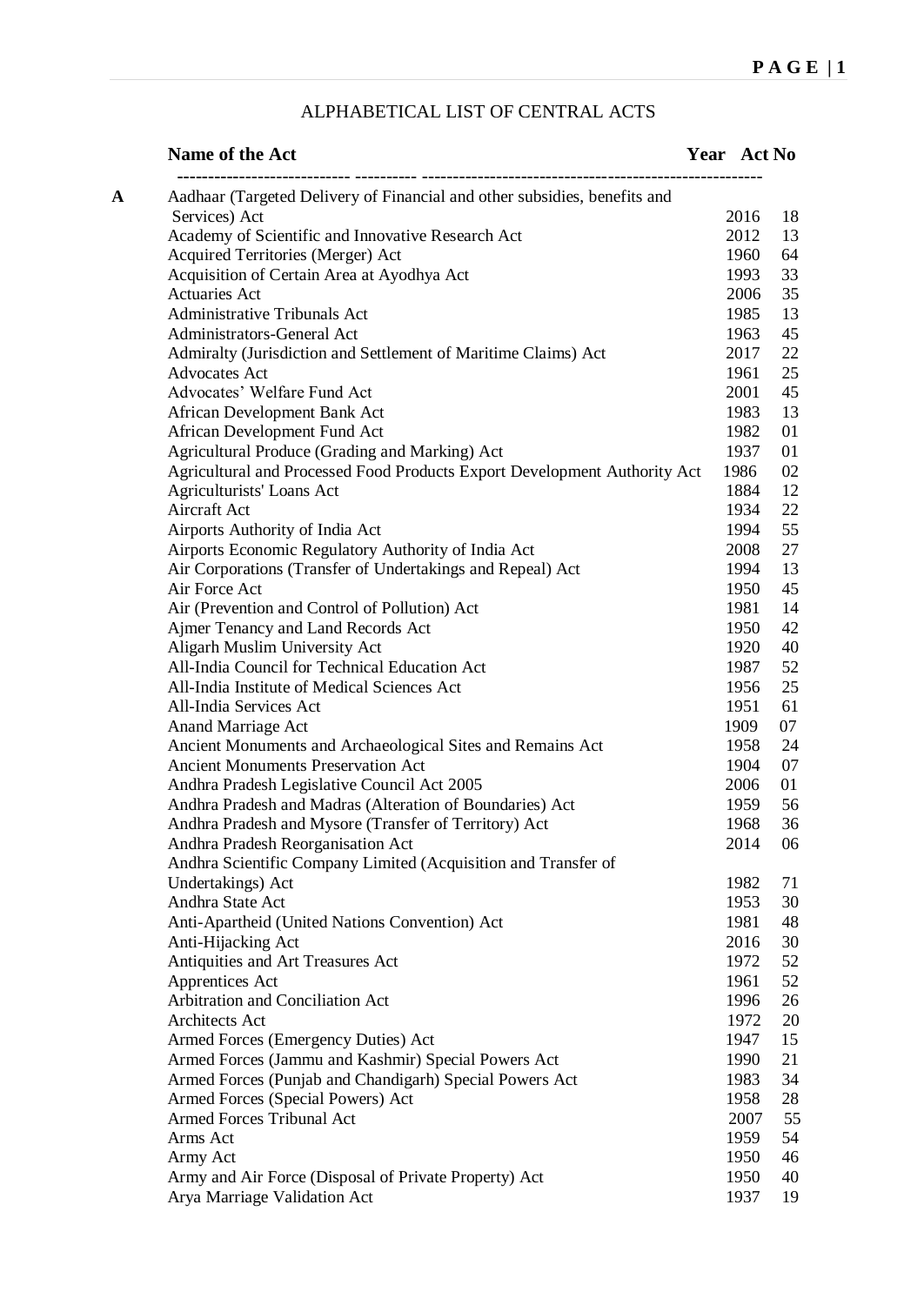| A | Asian Development Bank Act<br>Asiatic Society Act                           | 1966<br>1984 | 18<br>05 |
|---|-----------------------------------------------------------------------------|--------------|----------|
|   | Assam (Alteration of Boundaries) Act                                        | 1951         | 47       |
|   | Assam Reorganisation (Meghalaya) Act                                        | 1969         | 55       |
|   | <b>Assam Rifles Act</b>                                                     | 2006         | 47       |
|   | Assam University Act                                                        | 1989         | 23       |
|   | Assisted Reproductive Technology (Regulation) Act                           | 2021         | 42       |
|   | Atomic Energy Act                                                           | 1962         | 33       |
|   | <b>Auroville Foundation Act</b>                                             | 1988         | 54       |
|   | Authoritative Texts (Central Laws) Act                                      | 1973         | 50       |
| B | Babasaheb Bhimrao Ambedkar University Act                                   | 1994         | 58       |
|   | Banaras Hindu University Act                                                | 1915         | 16       |
|   | Bankers' Books Evidence Act                                                 | 1891         | 18       |
|   | Banking Companies (Acquisition and Transfer of Undertakings) Act            | 1970         | 05       |
|   | Banking Companies (Acquisition and Transfer of Undertakings) Act            | 1980         | 40       |
|   | <b>Banking Regulation Act</b>                                               | 1949         | 10       |
|   | Banning of Unregulated Deposit Schemes Act                                  | 2019         | 21       |
|   | Beedi and Cigar Workers (Conditions of Employment) Act                      | 1966         | 32       |
|   | Bengal, Agra and Assam Civil Courts Act                                     | 1887         | 12       |
|   | Bengal Alluvion and Diluvion Act                                            | 1847         | 09       |
|   | Bengal Bonded Warehouse Association Act                                     | 1838         | 05       |
|   | Bengal Bonded Warehouse Association Act                                     | 1854         | 05       |
|   | Bengal Chaukidari Act                                                       | 1856         | 20       |
|   | <b>Bengal Districts Act</b>                                                 | 1836         | 21       |
|   | Bengal Embankment Act                                                       | 1855         | 32       |
|   | Bengal Ghatwali Lands Act                                                   | 1859         | 05       |
|   | <b>Bengal Indigo Contracts Act</b>                                          | 1836<br>1848 | 10<br>20 |
|   | Bengal Land Holders' Attendance Act<br><b>Bengal Land Revenue Sales Act</b> | 1841         | 12       |
|   | <b>Bengal Land Revenue Sales Act</b>                                        | 1859         | 11       |
|   | <b>Bengal Military Police Act</b>                                           | 1892         | 05       |
|   | <b>Bengal Rent Act</b>                                                      | 1859         | 10       |
|   | <b>Bengal Tenancy Act</b>                                                   | 1885         | 08       |
|   | <b>Betwa River Board Act</b>                                                | 1976         | 63       |
|   | <b>Bharat Petroleum Corporation Limited</b>                                 | 1988         | 44       |
|   | (Determination of Conditions of Service of Employees) Act                   |              |          |
|   | Bhopal Gas Leak Disaster (Processing of Claims) Act                         | 1985         | 21       |
|   | Bihar and Uttar Pradesh (Alteration of Boundaries) Act                      | 1968         | 24       |
|   | Bihar and West Bengal (Transfer of Territories) Act                         | 1956         | 40       |
|   | Bihar Land Reforms Laws (Regulating Mines and Minerals) Validation Act      | 1969         | 42       |
|   | Bihar Reorganisation Act,                                                   | 2000         | 30       |
|   | <b>Bihar Value Added Tax Act</b>                                            | 2005         | 27       |
|   | Bilateral Netting of Qualified Financial Contracts Act                      | 2020         | 30       |
|   | <b>Biological Diversity Act</b>                                             | 2003         | 18       |
|   | Bird and Company Limited (Acquisition and                                   |              |          |
|   | Transfer of Undertakings and Other Properties) Act                          | 1980         | 67       |
|   | Births, Deaths and Marriages Registration Act                               | 1886         | 06       |
|   | Black Money (Undisclosed Foreign Income and Assets) and Imposition          |              |          |
|   | of Tax Act                                                                  | 2015         | 22       |
|   | <b>Boilers Act</b>                                                          | 1923         | 05       |
|   | <b>Bombay Civil Courts Act</b>                                              | 1869         | 14       |
|   | <b>Bombay Municipal Debentures Act</b>                                      | 1876         | 15       |
|   | Bombay Rent-free Estates Act                                                | 1852         | 11       |
|   | <b>Bombay Reorganisation Act</b>                                            | 1960         | 11       |
|   | Bombay Revenue Jurisdiction Act                                             | 1876         | 10       |
|   | Bonded Labour System (Abolition) Act                                        | 1976         | 19       |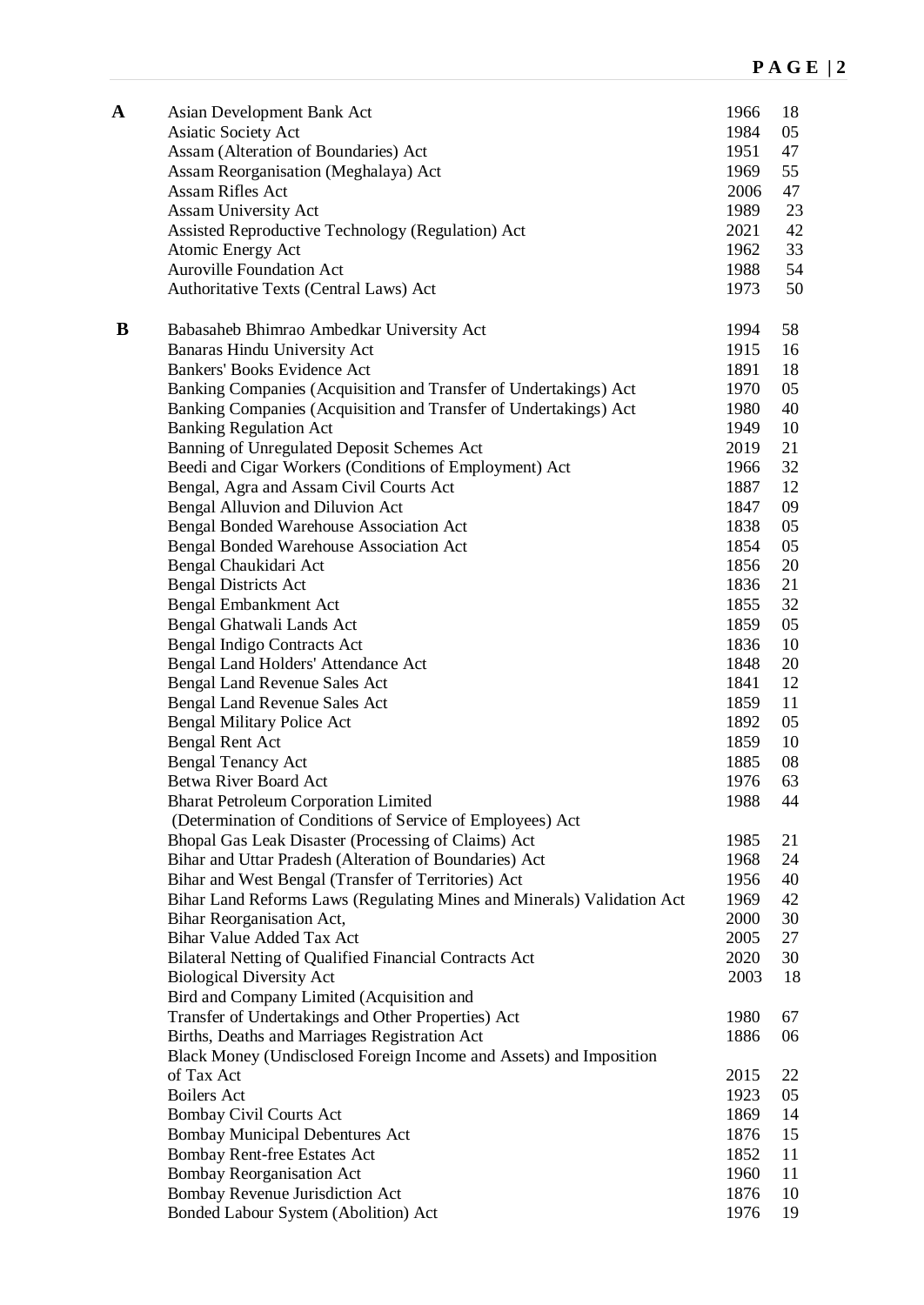| B           | Border Security Force Act<br><b>Boundaries</b><br>Boundary-marks, Bombay<br>Brahmaputra Board Act                | 1968<br>1847<br>1846<br>1980 | 47<br>01<br>03<br>46 |
|-------------|------------------------------------------------------------------------------------------------------------------|------------------------------|----------------------|
|             | Britannia Engineering Company Limited (Mokameh Unit) and the                                                     |                              |                      |
|             | Arthur Butler and Company (Muzaffarpore) Limited (Acquisition                                                    |                              |                      |
|             | and Transfer of Undertakings) Act                                                                                | 1978                         | 41                   |
|             | British India Corporation Limited (Acquisition of Shares) Act                                                    | 1981                         | 29                   |
|             | Broach and Kaira Incumbered Estates Act                                                                          | 1877                         | 14                   |
|             | Building and Other Construction Workers (Regulation of                                                           | 1996                         | 27                   |
|             | Employment and Conditions of Service) Act<br>Building and Other Construction Workers' Welfare Cess Act           | 1996                         | 28                   |
|             | Bureau of Indian Standards Act                                                                                   | 2016                         | 11                   |
|             |                                                                                                                  |                              |                      |
| $\mathbf C$ | Cable Television Networks (Regulation) Act                                                                       | 1995                         | 07                   |
|             | Calcutta High Court (Extension of Jurisdiction) Act                                                              | 1953                         | 41                   |
|             | Calcutta High Court (Jurisdictional Limits) Act                                                                  | 1919                         | 15                   |
|             | Calcutta Land-revenue Act                                                                                        | 1850                         | 23                   |
|             | Calcutta Land-revenue Act                                                                                        | 1856                         | 18                   |
|             | Calcutta Metro Railway (Operation and Maintenance) Temporary                                                     |                              |                      |
|             | Provisions Act                                                                                                   | 1985                         | 10                   |
|             | Calcutta Port (Pilotage) Act                                                                                     | 1948                         | 33                   |
|             | Cantonments (Extension of Rent Control Laws) Act                                                                 | 1957                         | 46                   |
|             | Cantonments (House Accommodation) Act                                                                            | 1923                         | 06                   |
|             | <b>Cantonments Act</b>                                                                                           | 2006                         | 41                   |
|             | Capital of Punjab Development and Regulation (Chandigarh Amendment) Act                                          | 1973                         | 17                   |
|             | Cardamom Act                                                                                                     | 1965                         | 42                   |
|             | Carriage by Air Act                                                                                              | 1972                         | 69                   |
|             | Carriage by Road Act                                                                                             | 2007                         | 41                   |
|             | Cattle-trespass Act                                                                                              | 1871                         | 01                   |
|             | Census Act                                                                                                       | 1948                         | 37                   |
|             | Central Agricultural University Act                                                                              | 1992                         | 40                   |
|             | Central Board of Revenue Act                                                                                     | 1963                         | 54                   |
|             | Central Educational Institutions (Reservation in Admission) Act                                                  | 2007                         | 05                   |
|             | Central Education Institutions (Reservation in Teacher's Cadre) Act                                              | 2019                         | 10                   |
|             | Central Excise Act                                                                                               | 1944                         | 01                   |
|             | Central Goods and Services Tax Act                                                                               | 2017                         | 12                   |
|             | Central Goods and Services Tax (Extension to Jammu and Kashmir) Act                                              | 2017<br>1999                 | 26                   |
|             | Central Industrial Security Force (Amendment and Validation) Act<br><b>Central Industrial Security Force Act</b> | 1968                         | 40<br>50             |
|             | Central Laws (Extension to Arunachal Pradesh) Act                                                                | 1993                         | 44                   |
|             | Central Laws (Extension to Jammu and Kashmir) Act                                                                | 1968                         | 25                   |
|             | <b>Central Provinces Court of Wards Act</b>                                                                      | 1899                         | 24                   |
|             | <b>Central Provinces Financial Commissioner's Act</b>                                                            | 1908                         | 13                   |
|             | Central Provinces Land-revenue Act                                                                               | 1881                         | 18                   |
|             | <b>Central Provinces Tenancy Act</b>                                                                             | 1898                         | 11                   |
|             | <b>Central Road Fund Act</b>                                                                                     | 2000                         | 54                   |
|             | Central Reserve Police Force Act                                                                                 | 1949                         | 66                   |
|             | <b>Central Sales Tax Act</b>                                                                                     | 1956                         | 74                   |
|             | Central Sanskrit Universities Act                                                                                | 2020                         | 05                   |
|             | Central Silk Board Act                                                                                           | 1948                         | 61                   |
|             | <b>Central Universities Act</b>                                                                                  | 2009                         | 25                   |
|             | Central Vigilance Commission Act                                                                                 | 2003                         | 45                   |
|             | Cess and Other Taxes on Minerals (Validation) Act                                                                | 1992                         | 16                   |
|             | Chandigarh (Delegation of Powers) Act                                                                            | 1988                         | 02                   |
|             | Chandigarh Disturbed Areas Act                                                                                   | 1983                         | 33                   |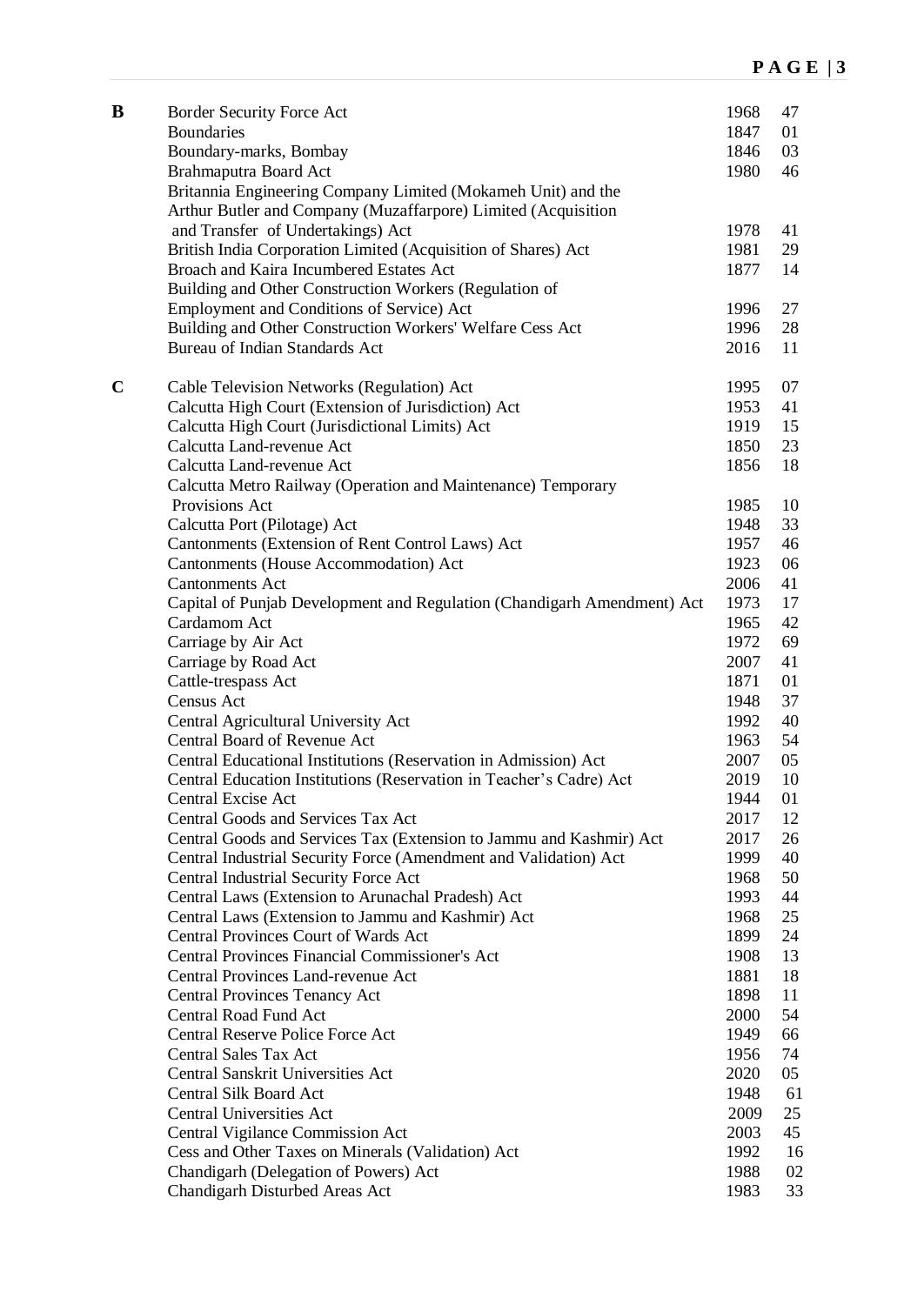| C | Chaparmukh Silghat Railway Line and the Katakhal Lalabazar Railway Line     |      |    |
|---|-----------------------------------------------------------------------------|------|----|
|   | (Nationalisation) Act                                                       | 1982 | 36 |
|   | <b>Charitable Endowments Act</b>                                            | 1890 | 06 |
|   | Charitable and Religious Trusts Act                                         | 1920 | 14 |
|   | <b>Chartered Accountants Act</b>                                            | 1949 | 38 |
|   | <b>Chemical Weapons Convention Act</b>                                      | 2000 | 34 |
|   | Child and Adolescent Labour (Prohibition and Regulation) Act                | 1986 | 61 |
|   | Chit Funds Act                                                              | 1982 | 40 |
|   | Chotta Nagpur Encumbered Estates Act                                        | 1876 | 06 |
|   | Cigarettes and other Tobacco Products (Prohibition of Advertisement and     |      |    |
|   | Regulation of Trade and Commerce, Products, Supply and Distribution) Act    | 2003 | 34 |
|   | Cinematograph Act                                                           | 1952 | 37 |
|   | Cine-Workers and Cinema Theatre Workers (Regulation of Employment) Act      | 1981 | 50 |
|   | Cine-Workers Welfare Fund Act                                               | 1981 | 33 |
|   | Citizenship Act                                                             | 1955 | 57 |
|   | City of Bombay Municipal (Supplementary) Act                                | 1888 | 12 |
|   | Civil Defence Act                                                           | 1968 | 27 |
|   | Civil Liability for Nuclear damage Act                                      | 2010 | 38 |
|   | Clinical Establishment (Representation and Regulation) Act                  | 2010 | 23 |
|   | Coal Bearing Areas (Acquisition and Development) Act                        | 1957 | 20 |
|   | Coal India (Regulation of Transfers and Validation) Act                     | 2000 | 45 |
|   | Coal Mines (Conservation and Development) Act                               | 1974 | 28 |
|   | Coal Mines Labour Welfare Fund (Repeal) Act                                 | 1986 | 27 |
|   | Coal Mines Provident Fund and Miscellaneous Provisions Act                  | 1948 | 46 |
|   | Coal Mines (Special Provisions) Act                                         | 2015 | 11 |
|   | Coastal Aquaculture Authority Act                                           | 2005 | 24 |
|   | <b>Coast Guard Act</b>                                                      | 1978 | 30 |
|   | <b>Coasting Vessels Act</b>                                                 | 1838 | 19 |
|   | Coconut Development Board Act                                               | 1979 | 05 |
|   | Code of Civil Procedure                                                     | 1908 | 05 |
|   | Code of Criminal Procedure                                                  | 1974 | 02 |
|   | Code on Social Security                                                     | 2020 | 36 |
|   | Coffee Act                                                                  | 1942 | 07 |
|   | Coinage Act                                                                 | 2011 | 11 |
|   | Coir Industry Act                                                           | 1953 | 45 |
|   | <b>Collection of Statistics Act</b>                                         | 2009 | 07 |
|   | <b>Commercial Documents Evidence Act</b>                                    | 1939 | 30 |
|   | <b>Commercial Courts Act</b>                                                | 2016 | 04 |
|   | Commissions for Protection of Child's Rights Act                            | 2006 | 04 |
|   | Commissions of Inquiry Act                                                  | 1952 | 60 |
|   | Commission of Sati (Prevention) Act                                         | 1988 | 03 |
|   | Commission for Air Quality Management in National Capital Region and        |      |    |
|   | Adjoining Areas Act                                                         | 2021 | 29 |
|   | Companies Act                                                               | 2013 | 18 |
|   | Companies (Donations to National Funds) Act                                 | 1951 | 54 |
|   | Companies (Profits) Surtax Act                                              | 1964 | 07 |
|   | <b>Company Secretaries Act</b>                                              | 1980 | 56 |
|   | Compensatory Afforestation Fund Act                                         | 2016 | 38 |
|   | Competition Act                                                             | 2003 | 12 |
|   | Comptroller and Auditor General's (Duties, Powers and Conditions of         |      |    |
|   | Service) Act                                                                | 1971 | 56 |
|   | Conservation of Foreign Exchange and Prevention of Smuggling Activities Act | 1974 | 52 |
|   | <b>Consumer Protection Act</b>                                              | 1986 | 68 |
|   | <b>Consumer Protection Act</b>                                              | 2019 | 35 |
|   | Contempt of Courts Act                                                      | 1971 | 70 |
|   | Contingency Fund of India Act                                               | 1950 | 49 |
|   | Contract Labour (Regulation and Abolition) Act                              | 1970 | 37 |
|   | Control of National Highways (Land and Traffic) Act                         | 2003 | 13 |
|   |                                                                             |      |    |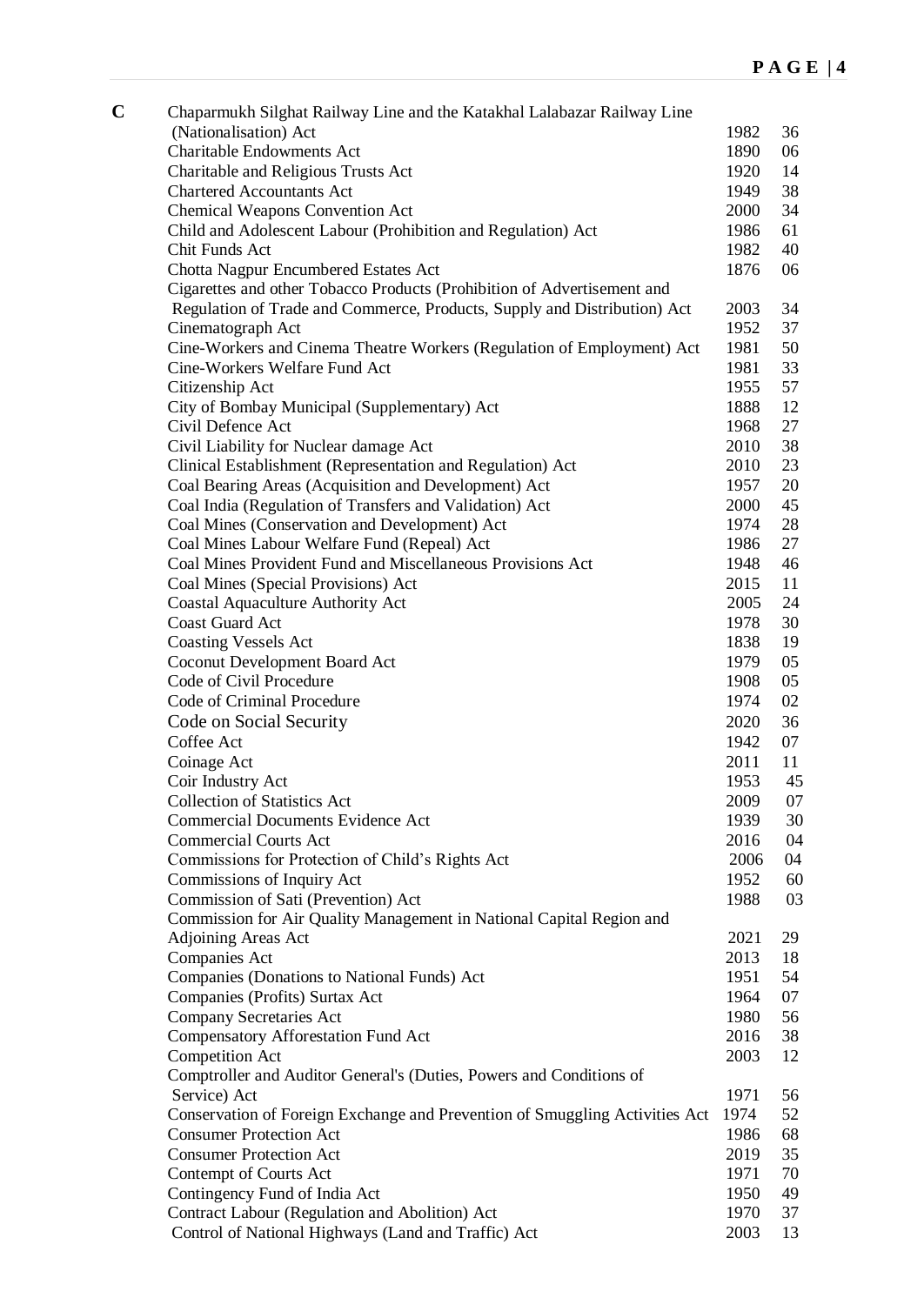| $\mathbf C$ | Co-operative Societies Act<br>Copyright Act<br><b>Coroners Act</b><br>Cost and Works Accountants Act<br>Court-fees Act<br>Court-fees (Delhi Amendment) Act<br>Credit Information Companies (Regulation) Act<br><b>Customs Act</b><br><b>Customs Tariff Act</b><br>Cutchi Memons Act | 1912<br>1957<br>1871<br>1959<br>1870<br>1967<br>2005<br>1962<br>1975<br>1938 | 02<br>14<br>04<br>23<br>07<br>28<br>30<br>52<br>51<br>10 |
|-------------|-------------------------------------------------------------------------------------------------------------------------------------------------------------------------------------------------------------------------------------------------------------------------------------|------------------------------------------------------------------------------|----------------------------------------------------------|
| D           | Dadra and Nagar Haveli Act                                                                                                                                                                                                                                                          | 1961                                                                         | 35                                                       |
|             | Dadra and Nagar Haveli and Daman and Diu (Merger of Union Territories) Act                                                                                                                                                                                                          | 2019                                                                         | 44                                                       |
|             | Dakshina Bharat Hindi Prachar Sabha Act                                                                                                                                                                                                                                             | 1964                                                                         | 14                                                       |
|             | Dalmia Dadri Cement Limited (Acquisition and Transfer of Undertakings) Act                                                                                                                                                                                                          | 1981                                                                         | 31                                                       |
|             | Dam Safety Act                                                                                                                                                                                                                                                                      | 2021                                                                         | 41                                                       |
|             | Damodar Valley Corporation Act                                                                                                                                                                                                                                                      | 1948                                                                         | 14                                                       |
|             | Dehra Dun Act                                                                                                                                                                                                                                                                       | 1871                                                                         | 21                                                       |
|             | Dekkhan Agriculturists Relief Act                                                                                                                                                                                                                                                   | 1879                                                                         | 17                                                       |
|             | Delhi and Ajmer-Merwara Land Development Act                                                                                                                                                                                                                                        | 1948                                                                         | 66                                                       |
|             | Delhi and Ajmer Rent Control Act                                                                                                                                                                                                                                                    | 1952                                                                         | 38                                                       |
|             | Delhi Apartment Ownership Act                                                                                                                                                                                                                                                       | 1986                                                                         | 58                                                       |
|             | Delhi Development Act                                                                                                                                                                                                                                                               | 1957                                                                         | 61                                                       |
|             | Delhi High Court Act                                                                                                                                                                                                                                                                | 1966                                                                         | 26                                                       |
|             | Delhi Land Holdings (Ceiling) Act                                                                                                                                                                                                                                                   | 1960                                                                         | 24                                                       |
|             | Delhi Lands (Restriction on Transfer) Act                                                                                                                                                                                                                                           | 1972                                                                         | 30                                                       |
|             | Delhi Laws Act                                                                                                                                                                                                                                                                      | 1912                                                                         | 13                                                       |
|             | Delhi Laws Act                                                                                                                                                                                                                                                                      | 1915                                                                         | 07                                                       |
|             | Delhi Laws (Special Provisions) Act                                                                                                                                                                                                                                                 | 2006                                                                         | 22                                                       |
|             | Delhi Motor Vehicles Taxation Act                                                                                                                                                                                                                                                   | 1962                                                                         | 57                                                       |
|             | Delhi Municipal Corporation Act                                                                                                                                                                                                                                                     | 1957                                                                         | 66                                                       |
|             | Delhi Police Act                                                                                                                                                                                                                                                                    | 1978                                                                         | 34                                                       |
|             | Delhi Primary Education Act                                                                                                                                                                                                                                                         | 1960                                                                         | 39                                                       |
|             | Delhi Rent Act                                                                                                                                                                                                                                                                      | 1995                                                                         | 33                                                       |
|             | Delhi Rent Control Act                                                                                                                                                                                                                                                              | 1958                                                                         | 59                                                       |
|             | Delhi Restriction of Uses of Land Act                                                                                                                                                                                                                                               | 1941                                                                         | 12                                                       |
|             | Delhi Sales Tax Act                                                                                                                                                                                                                                                                 | 1975                                                                         | 43                                                       |
|             | Delhi School Education Act                                                                                                                                                                                                                                                          | 1973                                                                         | 18                                                       |
|             | Delhi Sikh Gurdwaras Act                                                                                                                                                                                                                                                            | 1971                                                                         | 82                                                       |
|             | Delhi Special Police Establishment Act                                                                                                                                                                                                                                              | 1946                                                                         | 25                                                       |
|             | Delhi University Act                                                                                                                                                                                                                                                                | 1922                                                                         | 08                                                       |
|             | Delhi (Urban Areas) Tenants' Relief Act                                                                                                                                                                                                                                             | 1961                                                                         | 30                                                       |
|             | Delhi Urban Art Commission Act                                                                                                                                                                                                                                                      | 1974                                                                         | 01                                                       |
|             | <b>Delimitation Act</b>                                                                                                                                                                                                                                                             | 2002                                                                         | 33                                                       |
|             | Delivery of Books and Newspapers (Public Libraries) Act                                                                                                                                                                                                                             | 1954                                                                         | 27                                                       |
|             | Dentists Act                                                                                                                                                                                                                                                                        | 1948                                                                         | 16                                                       |
|             | Departmental Inquiries (Enforcement of Attendance of Witnesses and                                                                                                                                                                                                                  |                                                                              |                                                          |
|             | Production of Documents) Act                                                                                                                                                                                                                                                        | 1972                                                                         | 18                                                       |
|             | Departmentalisation of Union Accounts (Transfer of Personnel) Act                                                                                                                                                                                                                   | 1976                                                                         | 59                                                       |
|             | Deposit Insurance and Credit Guarantee Corporation Act                                                                                                                                                                                                                              | 1961                                                                         | 47                                                       |
|             | Depositories Act                                                                                                                                                                                                                                                                    | 1996                                                                         | 22                                                       |
|             | Designs Act                                                                                                                                                                                                                                                                         | 2000                                                                         | 16                                                       |
|             | Destruction of Records Act                                                                                                                                                                                                                                                          | 1917                                                                         | 05                                                       |
|             | Destructive Insects and Pests Act                                                                                                                                                                                                                                                   | 1914                                                                         | 02                                                       |
|             | Destructive Insects and Pests (Amendment and Validation) Act                                                                                                                                                                                                                        | 1992                                                                         | 12                                                       |
|             | Diplomatic and Consular Officers (Oaths and Fees) Act                                                                                                                                                                                                                               | 1948                                                                         | 41                                                       |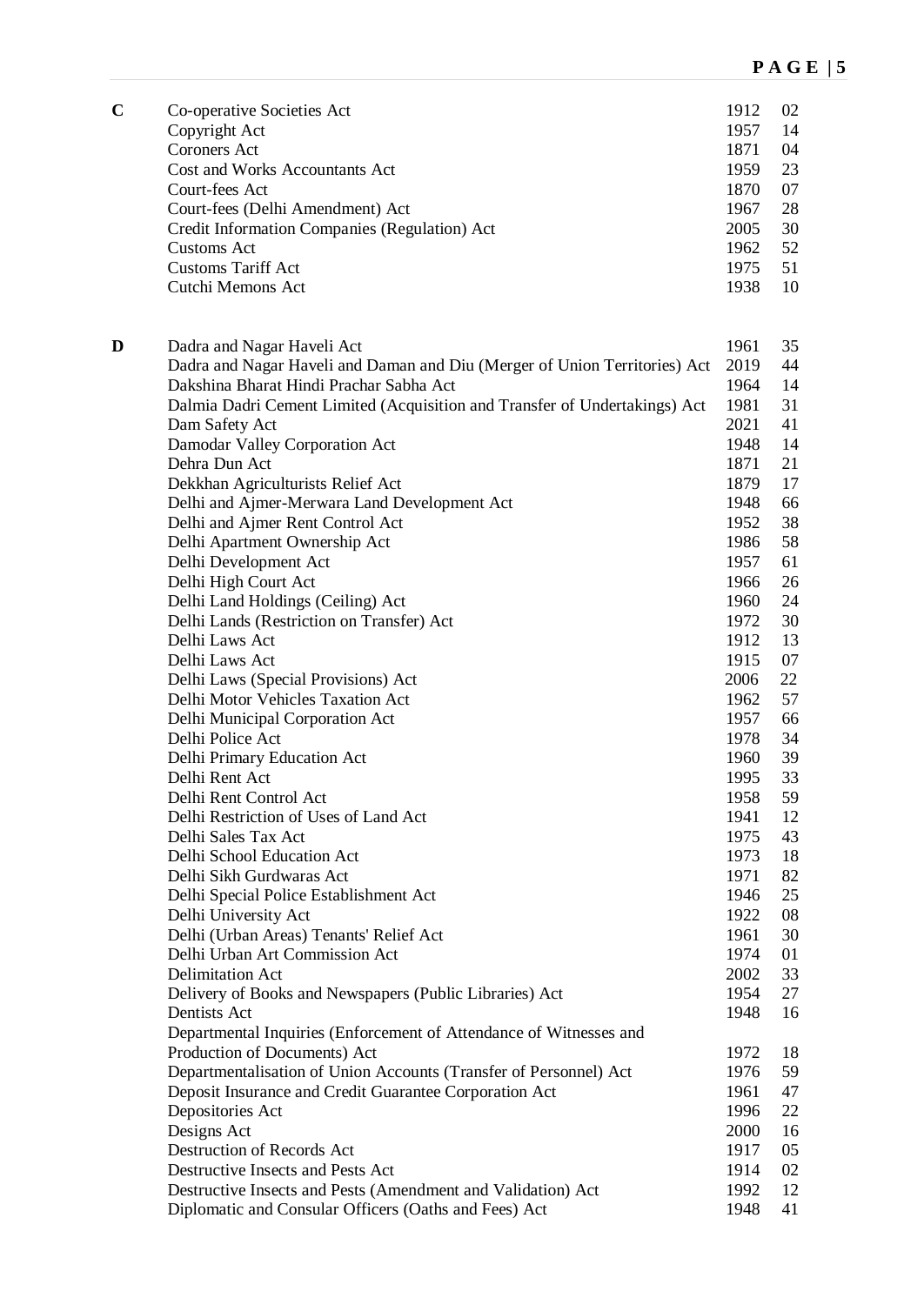| D         | Diplomatic and Consular Officers (Oaths and Fees) (Extension to Jammu |      |    |
|-----------|-----------------------------------------------------------------------|------|----|
|           | and Kashmir) Act                                                      | 1973 | 02 |
|           | Diplomatic Relations (Vienna Convention) Act                          | 1972 | 43 |
|           | Direct Tax Vivad se Vishwas Act                                       | 2020 | 03 |
|           | Disaster Management Act                                               | 2005 | 53 |
|           | Dissolution of Muslim Marriages Act                                   | 1939 | 08 |
|           |                                                                       |      | 77 |
|           | Disturbed Areas (Special Courts) Act                                  | 1976 |    |
|           | Divorce Act                                                           | 1869 | 04 |
|           | Dock Workers (Regulation of Employment) Act                           | 1948 | 09 |
|           | Dock Workers (Regulation of Employment) (Inapplicability to Major     |      |    |
|           | Ports) Act                                                            | 1997 | 31 |
|           | Dock Workers (Safety, Health and Welfare) Act                         | 1986 | 54 |
|           | Dowry Prohibition Act                                                 | 1961 | 28 |
|           | Dr. Rajendra Prasad Central Agricultural University Act               | 2016 | 32 |
|           | Drugs and Cosmetics Act                                               | 1940 | 23 |
|           | Drugs and Magic Remedies (Objectionable Advertisements) Act           | 1954 | 21 |
|           | Durgah Khawaja Saheb Act                                              | 1955 | 36 |
|           |                                                                       |      |    |
| ${\bf E}$ | Easements (Extending Act 5 of 1882)                                   | 1891 | 08 |
|           | East-Punjab Urban Rent Restriction (Extension to Chandigarh) Act      | 1974 | 54 |
|           |                                                                       | 1974 |    |
|           | Economic Offences (Inapplicability of Limitation) Act                 |      | 12 |
|           | Election Commission (Conditions of Service of Election Commissioners  | 1991 | 11 |
|           | and Transaction of Business) Act                                      |      |    |
|           | Election Laws (Extension to Sikkim) Act                               | 1976 | 10 |
|           | <b>Electricity Act</b>                                                | 2003 | 36 |
|           | Emblems and Names (Prevention of Improper Use) Act                    | 1950 | 12 |
|           | <b>Emigration Act</b>                                                 | 1983 | 31 |
|           | <b>Employees' Compensation Act</b>                                    | 1923 | 08 |
|           | Employees' Provident Funds and Miscellaneous Provisions Act           | 1952 | 19 |
|           | Employees' State Insurance Act                                        | 1948 | 34 |
|           | Employment Exchanges (Compulsory Notification of Vacancies) Act       | 1959 | 31 |
|           | Employment of Manual Scavengers and Construction of Dry Latrines      |      |    |
|           | (Prohibition) Act                                                     | 1993 | 46 |
|           |                                                                       |      | 34 |
|           | <b>Enemy Property Act</b>                                             | 1968 |    |
|           | <b>Energy Conservation Act</b>                                        | 2001 | 52 |
|           | English and Foreign Languages University Act                          | 2007 | 07 |
|           | <b>Environment</b> (Protection) Act                                   | 1986 | 29 |
|           | Epidemic Diseases Act                                                 | 1897 | 03 |
|           | <b>Equal Remuneration Act</b>                                         | 1976 | 25 |
|           | <b>Essential Commodities Act</b>                                      | 1955 | 10 |
|           | <b>Essential Defence Services Act</b>                                 | 2021 | 25 |
|           | <b>Essential Services Maintenance (Assam) Act</b>                     | 1980 | 41 |
|           | Expenditure-tax Act                                                   | 1987 | 35 |
|           | <b>Explosive Substances Act</b>                                       | 1908 | 06 |
|           | <b>Explosives Act</b>                                                 | 1884 | 04 |
|           | Export-Import Bank of India Act                                       | 1981 | 28 |
|           |                                                                       |      |    |
|           | Export (Quality Control and Inspection) Act                           | 1963 | 22 |
|           | <b>Extradition Act</b>                                                | 1962 | 34 |
| F         | Factories Act                                                         | 1948 | 63 |
|           |                                                                       |      | 12 |
|           | Factoring Act                                                         | 2012 |    |
|           | Family Courts Act                                                     | 1984 | 66 |
|           | Faridabad Development Corporation Act                                 | 1956 | 90 |
|           | Farm Laws Repeal Act                                                  | 2021 | 40 |
|           | Farmers' Produce Trade And Commerce (Promotion And Facilitation) Act  | 2020 | 21 |
|           | Farmers (Empowerment And Protection) Agreement                        |      |    |
|           | On Price Assurance And Farm Services Act                              | 2020 | 20 |
|           | Fatal Accidents Act                                                   | 1855 | 13 |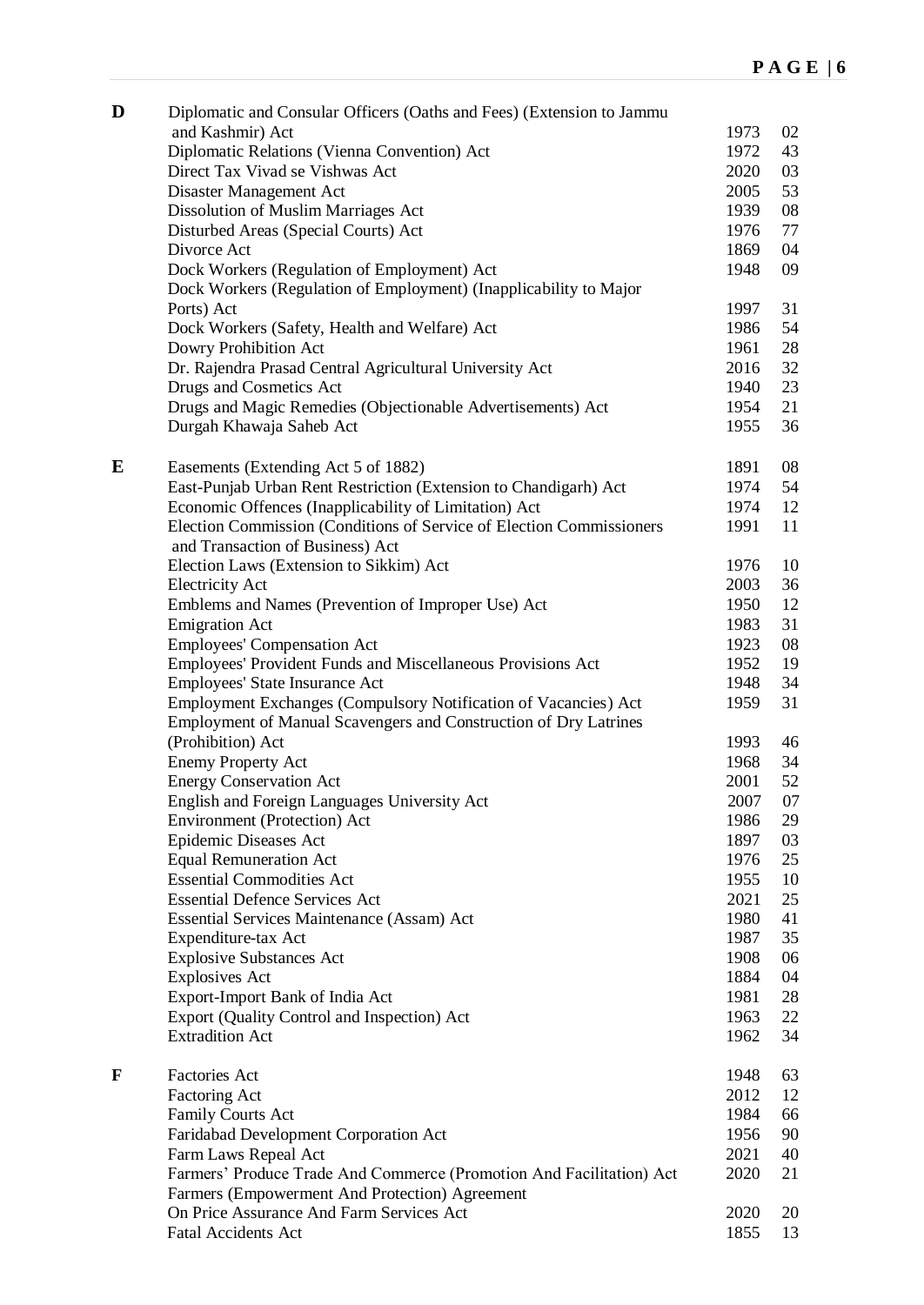| $\mathbf F$ | Finance Commission (Miscellaneous Provisions) Act<br>Fiscal Responsibility and Budget Management Act | 1951<br>2003 | 33<br>39 |
|-------------|------------------------------------------------------------------------------------------------------|--------------|----------|
|             | Food Corporations Act                                                                                | 1964         | 37       |
|             | Food Safety and Standards Act                                                                        | 2006         | 34       |
|             | Footwear Design and Development Institute Act                                                        | 2017         | 20       |
|             | Foreign Aircraft (Exemption from Taxes and Duties on Fuel                                            |              |          |
|             | and Lubricants) Act                                                                                  | 2002         | 36       |
|             | Foreign Contribution (Regulation) Act<br>Foreign Exchange Management Act                             | 2010<br>1999 | 42<br>42 |
|             | Foreign Marriage Act                                                                                 | 1969         | 33       |
|             | Foreign Trade (Development and Regulation) Act                                                       | 1992         | 22       |
|             | Foreigners Act                                                                                       | 1946         | 31       |
|             | Foreigners Law (Application and Amendment) Act                                                       | 1962         | 42       |
|             | Forest (Conservation) Act                                                                            | 1980         | 69       |
|             | <b>Forfeited Deposits Act</b>                                                                        | 1850         | 25       |
|             | Former Secretary of State Service Officers (Conditions of Service) Act                               | 1972         | 59       |
|             | Forward Contracts (Regulation) Act                                                                   | 1952         | 74       |
|             | Fugitive Economic Offenders Act                                                                      | 2018         | 17       |
| G           | <b>General Clauses Act</b>                                                                           | 1897         | 10       |
|             | General Insurance Business (Nationalisation) Act                                                     | 1972         | 57       |
|             | <b>Geneva Conventions Act</b>                                                                        | 1960         | 06       |
|             | Geographical Indications of Goods (Registration and Protection) Act                                  | 1999         | 48       |
|             | Goa, Daman and Diu (Administration) Act                                                              | 1962         | 01       |
|             | Goa, Daman and Diu (Extension of the Code of Civil                                                   |              |          |
|             | Procedure and the Arbitration Act) Act                                                               | 1965         | 30       |
|             | Goa, Daman and Diu Mining Concession (Abolition and                                                  |              |          |
|             | Declaration as Mining Leases) Act                                                                    | 1987         | 16       |
|             | Goa, Daman and Diu Reorganisation Act                                                                | 1987         | 18       |
|             | Gold Bonds (Immunities and Exemptions) Act                                                           | 1993         | 25       |
|             | Goods and Services Tax (Compensation to States) Act                                                  | 2017         | 15       |
|             | Government Buildings Act<br>Government of National Capital Territory of Delhi Act                    | 1899<br>1992 | 04<br>01 |
|             | Government of Union Territories Act                                                                  | 1963         | 20       |
|             | Government Savings Banks Act                                                                         | 1873         | 05       |
|             | Government Securities Act                                                                            | 2006         | 38       |
|             | Governors (Emoluments, Allowances and Privileges) Act                                                | 1982         | 43       |
|             | Gram Nyayalayas Act                                                                                  | 2009         | 04       |
|             | Guardians and Wards Act                                                                              | 1890         | 08       |
|             |                                                                                                      |              |          |
| $\mathbf H$ | Haj Committee Act                                                                                    | 2002         | 35       |
|             | Handlooms (Reservation of Articles for Production) Act                                               | 1985         | 22       |
|             | Haryana and Punjab Agricultural Universities Act                                                     | 1970         | 16       |
|             | Haryana and Uttar Pradesh (Alteration of Boundaries) Act                                             | 1979         | 31       |
|             | High Court and Bombay (Extension of Jurisdiction to Goa, Daman<br>and Diu) Act                       | 1981         | 26       |
|             | High Court at Patna (Establishment of a Permanent Bench at Ranchi) Act                               | 1976         | 57       |
|             | High Court Judges (Conditions of Service) Act                                                        | 1954         | 28       |
|             | High Courts (Seals) Act                                                                              | 1950         | 07       |
|             | High Denomination Bank Notes (Demonetisation) Act                                                    | 1978         | 11       |
|             | Himachal Pradesh and Bilaspur (New State) Act                                                        | 1954         | 32       |
|             | Hind Cycles Limited and Sen-Raleigh Limited (Nationalisation) Act                                    | 1980         | 70       |
|             | Hindi Sahitya Sammelan Act                                                                           | 1962         | 13       |
|             | Hindu Adoptions and Maintenance Act                                                                  | 1956         | 78       |
|             | Hindu Disposition of Property Act                                                                    | 1916         | 15       |
|             | Hindu Gains of Learning Act                                                                          | 1930         | 30       |
|             | Hindu Marriage Act                                                                                   | 1955         | 25       |
|             | Hindu Minority and Guardianship Act                                                                  | 1956         | 32       |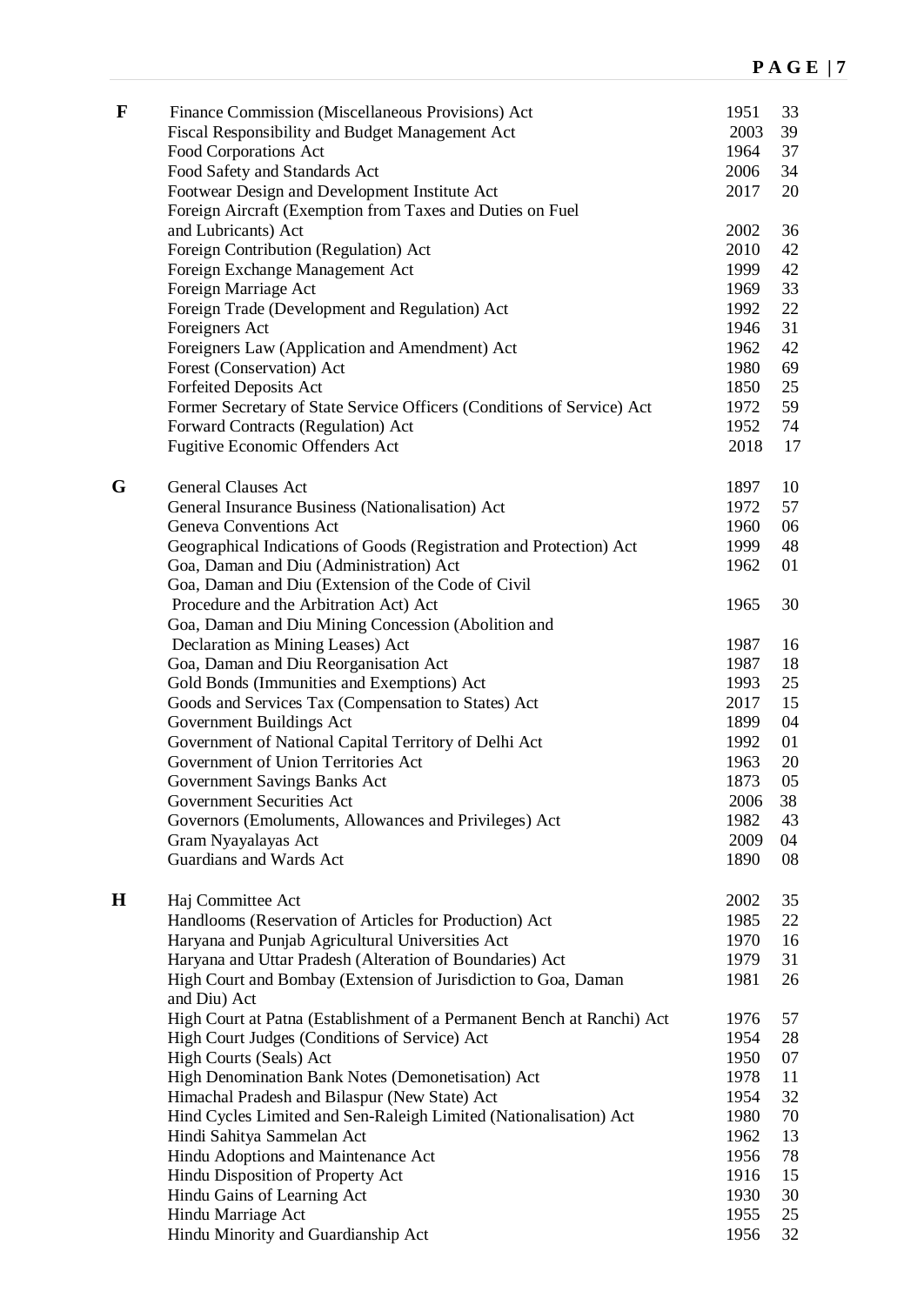| $\bf H$     | Hindu Succession Act<br>Hooghly Docking and Engineering Company Limited (Acquisition | 1956         | 30       |
|-------------|--------------------------------------------------------------------------------------|--------------|----------|
|             | and Transfer of Undertakings) Act                                                    | 1984         | 55       |
|             | Hotel-Receipts Tax Act                                                               | 1980         | 54       |
|             | Human Immunodeficiency Virus and Acquired Immune Deficiency                          |              |          |
|             | Syndrome (Prevention and Control) Act                                                | 2017         | 16       |
|             |                                                                                      |              |          |
| $\mathbf I$ | <b>Identification of Prisoners Act</b>                                               | 1920         | 33       |
|             | <b>Illegal Migrants (Determination by Tribunals)</b> Act                             | 1983         | 39*      |
|             | Immigration (Carriers' Liability) Act                                                | 2000         | 52       |
|             | Immigrants (Expulsion from Assam) Act                                                | 1950         | 10       |
|             | Immoral Traffic (Prevention) Act                                                     | 1956         | 104      |
|             | Improvements in Towns                                                                | 1850         | 26       |
|             | Inchek Tyres Limited and National Rubber Manufacturers Limited                       |              |          |
|             | (Nationalisation) Act                                                                | 1984         | 17       |
|             | Income-tax Act                                                                       | 1961         | 43       |
|             | Indecent Representation of Women (Prohibition) Act                                   | 1986         | 60       |
|             | <b>Indian Bar Councils Act</b>                                                       | 1926         | 38       |
|             | Indian Bills of Lading Act                                                           | 1856         | 09       |
|             | Indian Carriage of Goods by Sea Act                                                  | 1925         | 26       |
|             | Indian Christian Marriage Act                                                        | 1872         | 15       |
|             | Indian Council of World Affairs Act                                                  | 2001         | 29       |
|             | <b>Indian Contract Act</b>                                                           | 1872         | 09       |
|             | <b>Indian Criminal Law Amendment Act</b>                                             | 1908         | 14       |
|             | <b>Indian Easements Act</b>                                                          | 1882         | 05       |
|             | Indian Evidence Act                                                                  | 1872         | 01       |
|             | <b>Indian Forest Act</b>                                                             | 1927         | 16       |
|             | Indian Institutes of Information Technology Act                                      | 2014         | 30       |
|             | Indian Institutes of Information Technology (Public-Private Partnership) Act         | 2017         | 23       |
|             | Indian Institute of Management Act                                                   | 2017         | 33       |
|             | Indian Institute of Petroleum and Energy Act                                         | 2018         | 03       |
|             | Indian Maritime University Act                                                       | 2008         | 22       |
|             | <b>Indian Museum Act</b>                                                             | 1910         | 10       |
|             | Indian Naval Armament Act                                                            | 1923         | 07       |
|             | <b>Indian Nursing Council Act</b>                                                    | 1947         | 48       |
|             | Indian Partnership Act                                                               | 1932         | 09       |
|             | <b>Indian Penal Code</b><br><b>Indian Ports Act</b>                                  | 1860         | 45       |
|             |                                                                                      | 1908         | 15       |
|             | <b>Indian Post Office Act</b>                                                        | 1898         | 06       |
|             | <b>Indian Railway Board Act</b>                                                      | 1905         | 04       |
|             | Indian Red Cross Society Act<br><b>Indian Reserve Forces Act</b>                     | 1920         | 15<br>04 |
|             |                                                                                      | 1888<br>1925 | 04       |
|             | Indian Soldiers (Litigation) Act<br>Indian Stamp Act                                 | 1899         | 02       |
|             | <b>Indian Statistical Institute Act</b>                                              | 1959         | 57       |
|             | <b>Indian Succession Act</b>                                                         | 1925         | 39       |
|             |                                                                                      | 1885         | 13       |
|             | Indian Telegraph Act<br>Indian Tolls Act                                             | 1851         | 08       |
|             | Indian Tolls Act                                                                     | 1864         | 15       |
|             | Indian Tolls (Army and Air Force) Act                                                | 1901         | 02       |
|             | Indian Tramways Act                                                                  | 1886         | 11       |
|             | Indian Treasure-trove Act                                                            | 1878         | 06       |
|             | <b>Indian Trusts Act</b>                                                             | 1882         | 02       |
|             | Indian Veterinary Council Act                                                        | 1984         | 52       |
|             |                                                                                      |              |          |

\* Struck down by the Supreme Court in Sarbananda Sonowal vs Union of India on 5th December, 2006.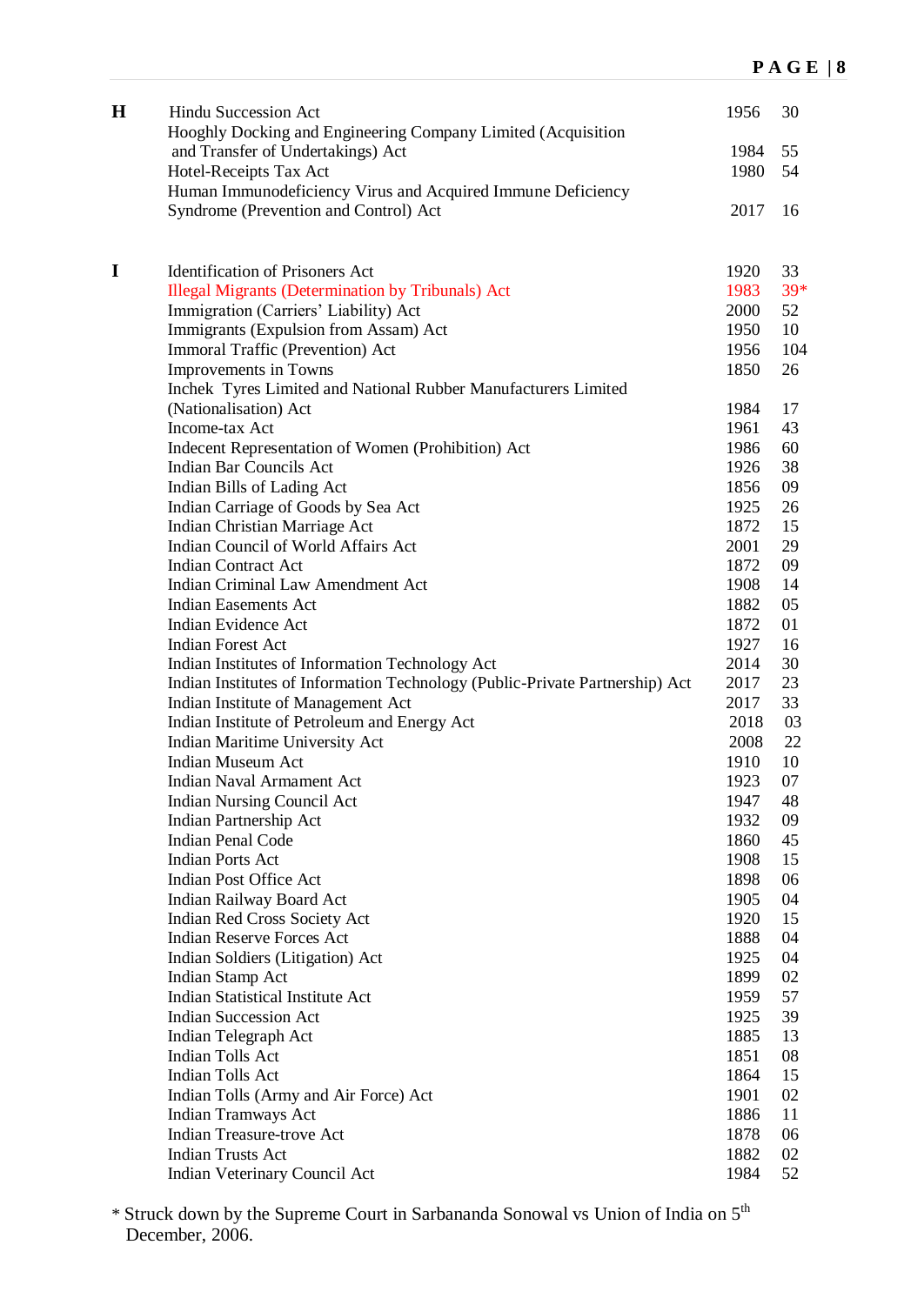| I         | Indian Wireless Telegraphy Act<br>Indira Gandhi National Open University Act<br>Indira Gandhi National Tribal University Act<br>Indo-Tibetan Border Police Force Act<br>Industrial Development Bank (Transfer of Undertaking and Repeal) Act<br><b>Industrial Disputes Act</b><br>Industrial Disputes (Banking and Insurance Companies) Act<br>Industrial Employment (Standing Orders) Act<br>Industrial Finance Corporation (Transfer of Undertaking and Repeal) Act<br>Industrial Reconstruction Bank (Transfer of Undertaking and Repeal) Act<br>Industries (Development and Regulation) Act<br>Infant Milk Substitutes, Feeding Bottles and Infant Foods (Regulation<br>of Production, Supply and Distribution) Act<br><b>Inflammable Substances Act</b><br><b>Information Technology Act</b><br>Inland Waterways Authority of India Act<br><b>Inland Vessels Act</b><br>Insecticides Act<br><b>Insolvency and Bankruptcy Code</b><br>Institute of Teaching And Research In Ayurveda Act<br>Institutes of Technology Act<br><b>Insurance Act</b><br>Insurance Regulatory and Development Authority Act<br>Integrated Goods and Services Tax Act<br>Integrated Goods and Services Tax (Extension to Jammu<br>and Kashmir) Act<br>Intelligence Organisations (Restriction on Rights) Act<br><b>Interest Act</b><br>Interest-tax Act<br>International Development Association (Status, Immunities and Privileges) Act<br>International Finance Corporation (Status, Immunities and Privileges) Act<br><b>International Financial Services Centres Authority Act</b><br>International Monetary Fund and Bank Act<br>Inter-State Corporation Act | 1933<br>1985<br>2007<br>1992<br>2003<br>1947<br>1949<br>1946<br>1993<br>1997<br>1951<br>1992<br>1952<br>2000<br>1985<br>2021<br>1968<br>2016<br>2020<br>1961<br>1938<br>1999<br>2017<br>2017<br>1985<br>1978<br>1974<br>1960<br>1958<br>2019<br>1945<br>1957 | 17<br>50<br>52<br>35<br>53<br>14<br>54<br>20<br>23<br>07<br>65<br>41<br>20<br>21<br>82<br>24<br>46<br>31<br>16<br>59<br>04<br>41<br>13<br>27<br>58<br>14<br>45<br>32<br>42<br>50<br>47<br>38 |
|-----------|-------------------------------------------------------------------------------------------------------------------------------------------------------------------------------------------------------------------------------------------------------------------------------------------------------------------------------------------------------------------------------------------------------------------------------------------------------------------------------------------------------------------------------------------------------------------------------------------------------------------------------------------------------------------------------------------------------------------------------------------------------------------------------------------------------------------------------------------------------------------------------------------------------------------------------------------------------------------------------------------------------------------------------------------------------------------------------------------------------------------------------------------------------------------------------------------------------------------------------------------------------------------------------------------------------------------------------------------------------------------------------------------------------------------------------------------------------------------------------------------------------------------------------------------------------------------------------------------------------------------------------------------------|--------------------------------------------------------------------------------------------------------------------------------------------------------------------------------------------------------------------------------------------------------------|----------------------------------------------------------------------------------------------------------------------------------------------------------------------------------------------|
|           | Inter-State Migrant Workmen (Regulation of Employment and<br>Conditions of Service) Act                                                                                                                                                                                                                                                                                                                                                                                                                                                                                                                                                                                                                                                                                                                                                                                                                                                                                                                                                                                                                                                                                                                                                                                                                                                                                                                                                                                                                                                                                                                                                         | 1979                                                                                                                                                                                                                                                         | 30                                                                                                                                                                                           |
|           | Inter-State River Water Disputes Act                                                                                                                                                                                                                                                                                                                                                                                                                                                                                                                                                                                                                                                                                                                                                                                                                                                                                                                                                                                                                                                                                                                                                                                                                                                                                                                                                                                                                                                                                                                                                                                                            | 1956                                                                                                                                                                                                                                                         | 33                                                                                                                                                                                           |
| ${\bf J}$ | Jallianwala Bagh National Memorial Act<br>Jamia Millia Islamia Act<br>Jammu and Kashmir (Extension of Laws) Act<br>Jammu and Kashmir Official Languages Act<br>Jammu and Kashmir Reorganisation Act<br>Jammu and Kashmir Representation of the People Supplementary) Act<br>Jawaharlal Institute of Post-Graduate Medical Education and Research,<br>Puducherry Act<br>Jawaharlal Nehru University Act<br>Judges (Inquiry) Act<br>Judges (Protection) Act<br>Judicial Officers Protection Act<br>Jute Companies (Nationalisation) Act<br>Jute Manufacturers Development Council Act<br>Jute Packaging Materials (Compulsory Use in Packing Commodities) Act<br>Juvenile Justice (Care and Protection of Children) Act                                                                                                                                                                                                                                                                                                                                                                                                                                                                                                                                                                                                                                                                                                                                                                                                                                                                                                                           | 1951<br>1988<br>1956<br>2020<br>2019<br>1968<br>2008<br>1966<br>1968<br>1985<br>1850<br>1980<br>1983<br>1987<br>2016                                                                                                                                         | 25<br>58<br>62<br>23<br>34<br>03<br>19<br>53<br>51<br>59<br>18<br>62<br>27<br>10<br>02                                                                                                       |
| K         | Kalakshetra Foundation Act<br>Kazis Act<br>Khaddar (Protection of Name) Act                                                                                                                                                                                                                                                                                                                                                                                                                                                                                                                                                                                                                                                                                                                                                                                                                                                                                                                                                                                                                                                                                                                                                                                                                                                                                                                                                                                                                                                                                                                                                                     | 1994<br>1880<br>1950                                                                                                                                                                                                                                         | 06<br>12<br>78                                                                                                                                                                               |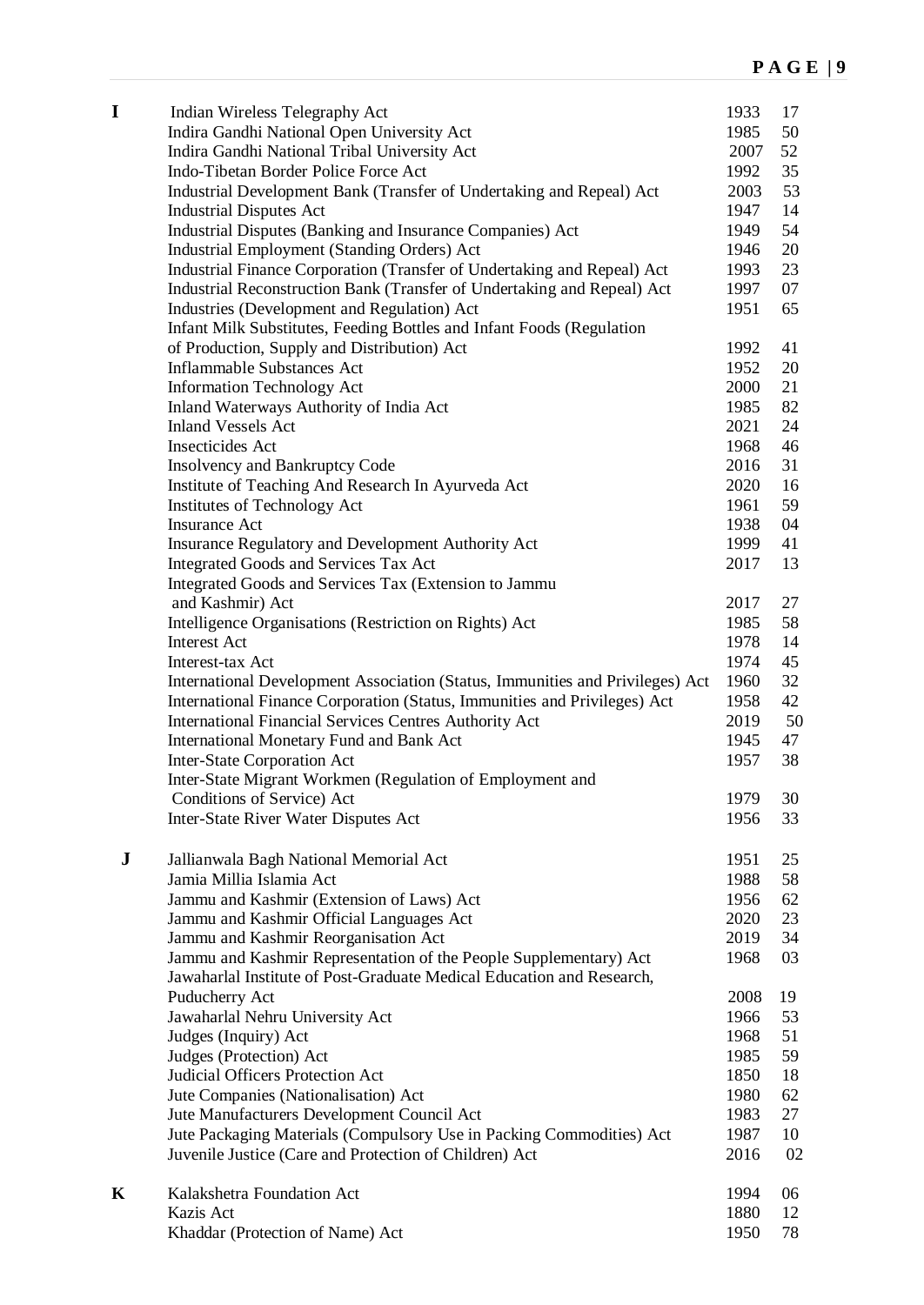| $\mathbf K$ | Khadi and Village Industries Commission Act                               | 1956         | 61       |
|-------------|---------------------------------------------------------------------------|--------------|----------|
|             | Khuda Bakhsh Oriental Public Library Act                                  | 1969         | 43       |
|             | King of Oudh's Estate Act                                                 | 1887         | 19       |
|             | King of Oudh's Estate Act                                                 | 1888         | 14       |
|             | King of Oudh's Estate Validation Act                                      | 1917         | 12       |
| L           | Labour Laws (Exemption from Furnishing Returns and Maintaining Registers  |              |          |
|             | by Certain Establishments) Act                                            | 1988         | 51       |
|             | Lady Hardinge Medical College and Hospital (Acquisition and Miscellaneous |              |          |
|             | Provisions) Act                                                           | 1977         | 34       |
|             | Lalitkala Akademi (Taking Over of Management) Act                         | 1997         | 17       |
|             | Land Acquisition (Amendment and Validation) Act                           | 1967         | 13       |
|             | Land Acquisition (Mines) Act                                              | 1885         | 18       |
|             | Land Improvement Loans Act                                                | 1883         | 19       |
|             | Land Port Authority of India Act                                          | 2010         | 31       |
|             | <b>Laws Local Extent Act</b>                                              | 1874         | 15       |
|             | Leaders of Chief Whips of Recognised Parties and Groups in Parliament     |              |          |
|             | (Facilities) Act                                                          | 1999         | 05       |
|             | Legal Metrology Act                                                       | 2010         | 01       |
|             | <b>Legal Practitioners Act</b>                                            | 1879         | 18       |
|             | Legal Representatives' Suits Act                                          | 1855         | 12<br>39 |
|             | Legal Services Authorities Act<br>Legal Tender (Inscribed Notes) Act      | 1987<br>1964 | 28       |
|             | Legislative Assembly of Nagaland (Change in Representation) Act           | 1968         | 61       |
|             | Levy Sugar Price Equalisation Fund Act                                    | 1976         | 31       |
|             | Life Insurance Corporation Act                                            | 1956         | 31       |
|             | Life Insurance Corporation (Modification of Settlement) Act               | 1976         | 72       |
|             | Light House Act                                                           | 1927         | 17       |
|             | <b>Limitation Act</b>                                                     | 1963         | 36       |
|             | Limited Liability Partnership Act                                         | 2009         | 06       |
|             | Live-stock Importation Act                                                | 1898         | 09       |
|             | Local Authorities Loans Act                                               | 1914         | 09       |
|             | Lokpal and Lokaayuktas Act                                                | 2014         | 01       |
|             | Lok Sahayak Sena Act                                                      | 1956         | 53       |
|             | Lotteries (Regulation) Act                                                | 1998         | 17       |
|             | Lushai Hills District (Change of Name) Act                                | 1954         | 18       |
| M           | Madhya Pradesh Reorganisation Act                                         | 2000         | 28       |
|             | Madras, Bengal and Bombay Children (Supplementary) Act                    | 1925         | 35       |
|             | Madras City Civil Court Act                                               | 1892         | 07       |
|             | Madras City Land Revenue Act                                              | 1851         | 12       |
|             | Madras Civil Courts Act                                                   | 1873         | 03       |
|             | Madras Compulsory Labour Act                                              | 1858         | 01       |
|             | Madras District Police Act                                                | 1859         | 24       |
|             | Madras Public Property Malversation Act                                   | 1837         | 36       |
|             | Madras Rent and Revenue Sales Act                                         | 1839         | 07       |
|             | Madras Revenue Commissioner Act                                           | 1849         | 10       |
|             | Mahatma Gandhi Antarashtriya Hindi Vishwavidyalaya Act                    | 1997         | 03       |
|             | Mahatma Gandhi National Rural Employment Guarantee Act                    | 2005         | 42       |
|             | Maintenance and Welfare of Parents and Senior Citizens Act                | 2007         | 56       |
|             | Maintenance Orders Enforcement Act                                        | 1921         | 18       |
|             | Majority Act                                                              | 1875         | 09       |
|             | Major Port Authorities Act                                                | 2021         | 01       |
|             | Mangrol and Manavadar (Administration of Property) Act                    | 1949         | 02       |
|             | Manipur (Courts) Act                                                      | 1955         | 56       |
|             | Manipur (Hill Areas District Council) Act                                 | 1971         | 76       |
|             | Manipur Land Revenue and Land Reforms Act                                 | 1960         | 33       |
|             | Manipur Municipalities Act                                                | 1994         | 43       |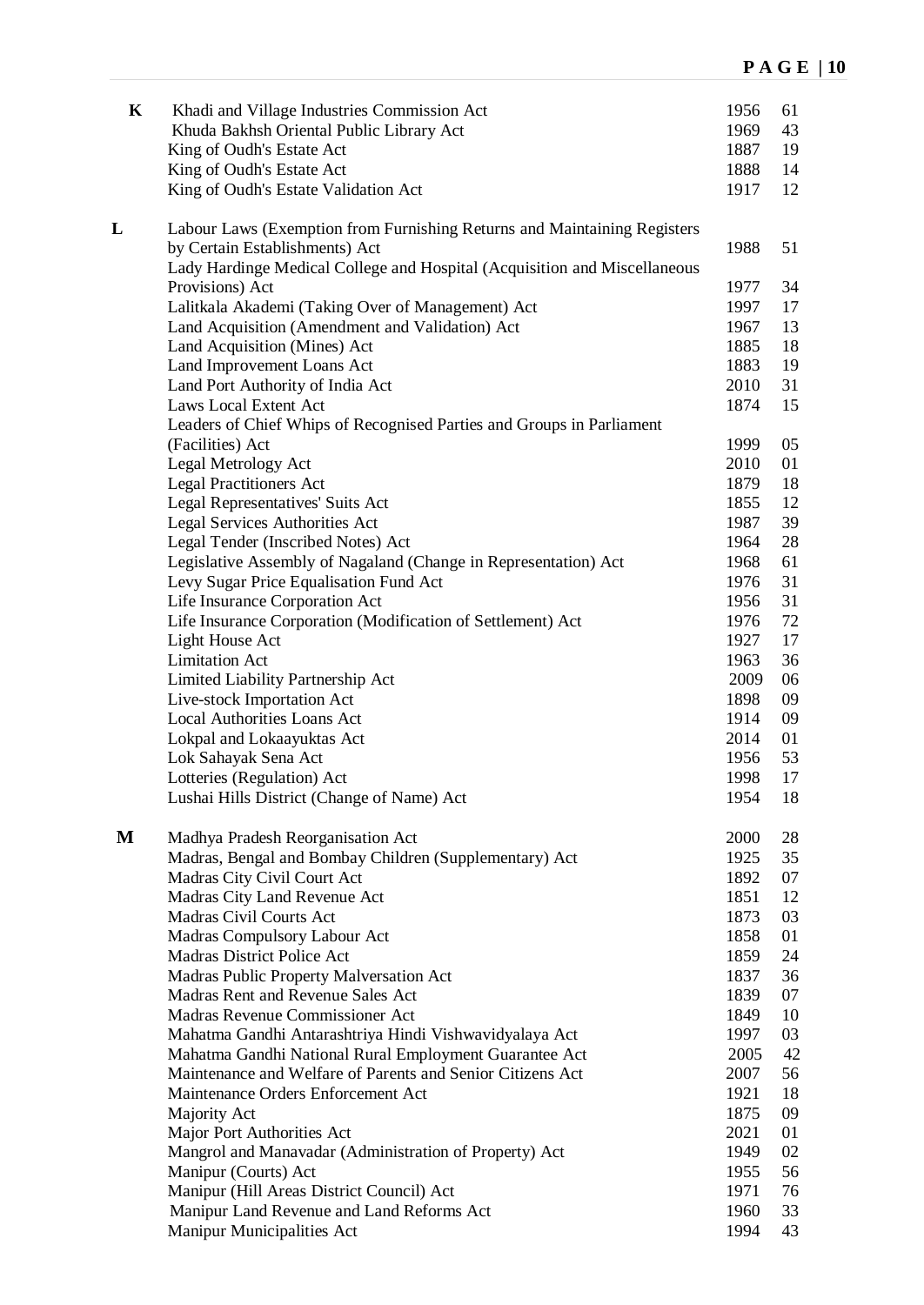| M | Manipur Panchayati Raj Act<br>Manipur (Sales of Motor Spirit and Lubricants) Taxation Act | 1994<br>1962 | 26<br>55 |
|---|-------------------------------------------------------------------------------------------|--------------|----------|
|   | Manipur University Act                                                                    | 2005         | 54       |
|   | Manipur (Village Authorities in Hill Areas) Act                                           | 1956         | 80       |
|   | Manoeuvres, Field Firing and Artillery Practice Act                                       | 1938         | 05       |
|   | Marine Aids to Navigation Act                                                             | 2021         | 20       |
|   | Marine Insurance Act                                                                      | 1963         | 11       |
|   | Marine Products Export Development Authority Act                                          | 1972         | 13       |
|   | Maritime Zones of India (Regulation of Fishing by Foreign Vessels) Act                    | 1981         | 42       |
|   | Marking of Heavy Packages Act                                                             | 1951         | 39       |
|   | Married Women's Property Act                                                              | 1874         | 03       |
|   | Maternity Benefit Act                                                                     | 1961         | 53       |
|   | Maulana Azad National Urdu University Act, 1996                                           | 1997         | 02       |
|   | Medical Termination of Pregnancy Act                                                      | 1971         | 34       |
|   | Mental Healthcare Act                                                                     | 2017         | 10       |
|   | Merchant Shipping Act                                                                     | 1958         | 44       |
|   |                                                                                           | 1976         | 100      |
|   | Metal Corporation (Nationalisation and Miscellaneous Provisions) Act                      | 2002         | 60       |
|   | Metro Railway (Operation and Maintenance) Act                                             | 1978         | 33       |
|   | Metro Railways (Construction of Works) Act                                                |              |          |
|   | Micro Small and Medium Enterprises Development Act                                        | 2006         | 27       |
|   | Mines Act                                                                                 | 1952         | 35       |
|   | Mines and Minerals (Regulation and Development) Act                                       | 1957         | 67       |
|   | Minimum Wages Act                                                                         | 1948         | 11       |
|   | Mirzapur Stone Mahal Act                                                                  | 1886         | 05       |
|   | Mizoram University Act                                                                    | 2000         | 08       |
|   | Moorshedabad Act                                                                          | 1891         | 15       |
|   | Motor Transport Workers Act                                                               | 1961         | 27       |
|   | Motor Vehicles Act                                                                        | 1988         | 59       |
|   | Multimodal Transportation of Goods Act                                                    | 1993         | 28       |
|   | Multi-State Co-operative Societies Act<br>Murshidabad Estate Administration Act           | 2002         | 39       |
|   |                                                                                           | 1933         | 23       |
|   | Muslim Personal Law (Shariat) Application Act                                             | 1937         | 26       |
|   | Muslim Women (Protection of Rights on Marriage) Act                                       | 2019         | 20       |
|   | Muslim Women (Protection of Rights on Divorce) Act<br>Mussalman Wakf Act                  | 1986         | 25       |
|   |                                                                                           | 1923         | 42       |
| N | Naga Hills-Tuensang Area Act                                                              | 1957         | 42       |
|   | Nagaland University Act                                                                   | 1989         | 35       |
|   | Nalanda University Act                                                                    | 2010         | 39       |
|   | Narcotic Drugs and Psychotropic Substances Act                                            | 1985         | $61*$    |
|   | National Bank for Agriculture and Rural Development Act                                   | 1981         | 61       |
|   | National Bank For Financing Infrastructure And Development Act                            | 2021         | 17       |
|   | National Cadet Corps Act                                                                  | 1948         | 31       |
|   | National Capital Region Planning Board Act                                                | 1985         | 02       |
|   | National Capital Territory of Delhi Laws (Special Provisions) Act                         | 2007         | 43       |
|   | National Capital Territory of Delhi Laws (Special Provisions) Act                         | 2009         | 24       |
|   | National Capital Territory of Delhi Laws (Special Provisions) Act                         | 2011         | 05       |
|   | National Capital Territory of Delhi Laws (Special Provisions) Second Act                  | 2009         | 40       |
|   | National Capital Territory of Delhi Laws (Special Provisions) Second Act                  | 2011         | 20       |
|   | National Capital Territory of Delhi (Recognition of Property Rights of                    |              |          |
|   | Residents in Unauthorised Colonies) Act                                                   | 2019         | 45       |
|   | National Commission For Allied And Healthcare Professions Act                             | 2021         | 14       |
|   | National Commission for Homoeopathy Act                                                   | 2020         | 15       |
|   | National Commission for Indian System of Medicine Act                                     | 2020         | 14       |
|   | National Commission for Minorities Act                                                    | 1992         | 19       |

\*61(1985)-S32-A is declared unconstitutional to the extent it takes away the right of the court to suspend the sentence of person convicted under the Act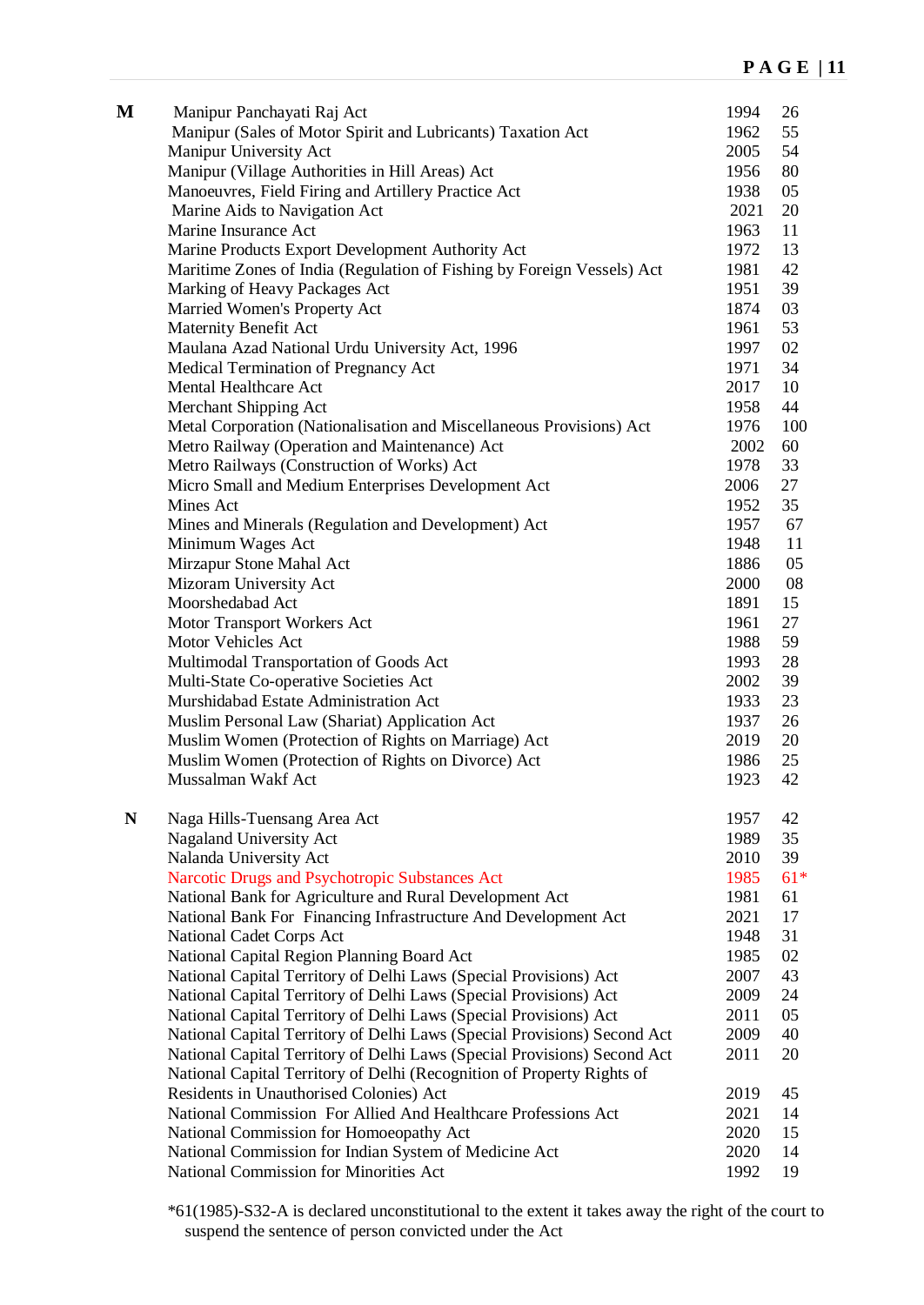| N           | National Commission for Minority Educational Institutions Act              | 2005 | 02   |
|-------------|----------------------------------------------------------------------------|------|------|
|             | National Commission for Safai Karamcharis Act                              | 1993 | 64   |
|             | National Commission for Women Act                                          | 1990 | 20   |
|             | National Commission for Backward Classes (Repeal) Act                      | 2018 | 24   |
|             | National Company (Acquisition and Transfer of Undertakings) Act            | 1980 | 42   |
|             | National Co-operative Development Corporation Act                          | 1962 | 26   |
|             | National Council for Teacher Education Act                                 | 1993 | 73   |
|             | National Dairy Development Board Act                                       | 1987 | 37   |
|             | National Food Security Act                                                 | 2013 | 20   |
|             | National Forensic Sciences University Act                                  | 2020 | 32   |
|             | National Green Tribunal Act                                                | 2010 | 19   |
|             | National Highways Act                                                      | 1956 | 48   |
|             | National Highways Authority of India Act                                   | 1988 | 68   |
|             |                                                                            | 1987 | 53   |
|             | National Housing Bank Act                                                  |      |      |
|             | National Institute of Design Act                                           | 2014 | 18   |
|             | National Institute of Fashion Technology Act                               | 2006 | 28   |
|             | National Institute of Food Technology, Entrepreneurship and Management Act | 2021 | 19   |
|             | National Institute of Mental Health and Neuro-Sciences, Bangalore Act      | 2012 | 38   |
|             | National Institute of Pharmaceutical Education and Research Act            | 1998 | 13   |
|             | National Institute of Technology Act                                       | 2007 | 29   |
|             | National Investigation Agency Act                                          | 2008 | 34   |
|             | <b>National Judicial Appointments Commission Act</b>                       | 2014 | 40** |
|             | National Jute Board Act                                                    | 2009 | 12   |
|             | National Medical Commission Act                                            | 2019 | 30   |
|             | National Rural Employment Guarantee (Extension to Jammu and Kashmir) Act   | 2007 | 23   |
|             | National Security Act                                                      | 1980 | 65   |
|             | National Security Guard Act                                                | 1986 | 47   |
|             | <b>National Service Act</b>                                                | 1972 | 28   |
|             | National Sports University Act                                             | 2018 | 25   |
|             | National Tax Tribunal Act                                                  | 2005 | 49   |
|             | National Trust for Welfare of Persons with Autism, Cerebral Palsy,         |      |      |
|             | Mental Retardation and Multiple Disabilities Act                           | 1999 | 44   |
|             | National Waterway Act                                                      | 2016 | 17   |
|             | Naval and Aircraft Prize Act                                               | 1971 | 59   |
|             | Navy Act                                                                   | 1957 | 62   |
|             | Negotiable Instruments Act                                                 | 1881 | 26   |
|             | New Delhi International Arbitration Centre Act                             | 2019 | 17   |
|             | New Delhi Municipal Council Act                                            | 1994 | 44   |
|             | North-Eastern Area (Reorganisation) Act                                    | 1971 | 81   |
|             | North-Eastern Council Act                                                  | 1971 | 84   |
|             | North-Eastern Hill University Act                                          | 1973 | 24   |
|             |                                                                            |      |      |
|             | Northern India Canal and Drainage Act<br>Northern India Ferries Act        | 1873 | 08   |
|             |                                                                            | 1878 | 17   |
|             | Notaries Act                                                               | 1952 | 53   |
| $\mathbf 0$ | Oaths Act                                                                  | 1969 | 44   |
|             | Obstructions in Fairways Act                                               | 1881 | 16   |
|             | <b>Official Languages Act</b>                                              | 1963 | 19   |
|             | <b>Official Secrets Act</b>                                                | 1923 | 19   |
|             | <b>Official Trustees Act</b>                                               | 1913 | 02   |
|             | OffshoreAreas Minerals (Development and Regulation) Act, 2002              | 2003 | 17   |
|             | OffshoreAreas Minerals (Development and Regulation) Act, 2002              | 2003 | 17   |
|             | Oil and Natural Gas Commission (Transfer of Undertaking and Repeal) Act    | 1993 | 65   |

<sup>\*\*</sup> Struck down by the Supreme Court in Supreme Court Advocetes- on- Record Association & Anr. vs. Union of India on 16<sup>th</sup> October, 2015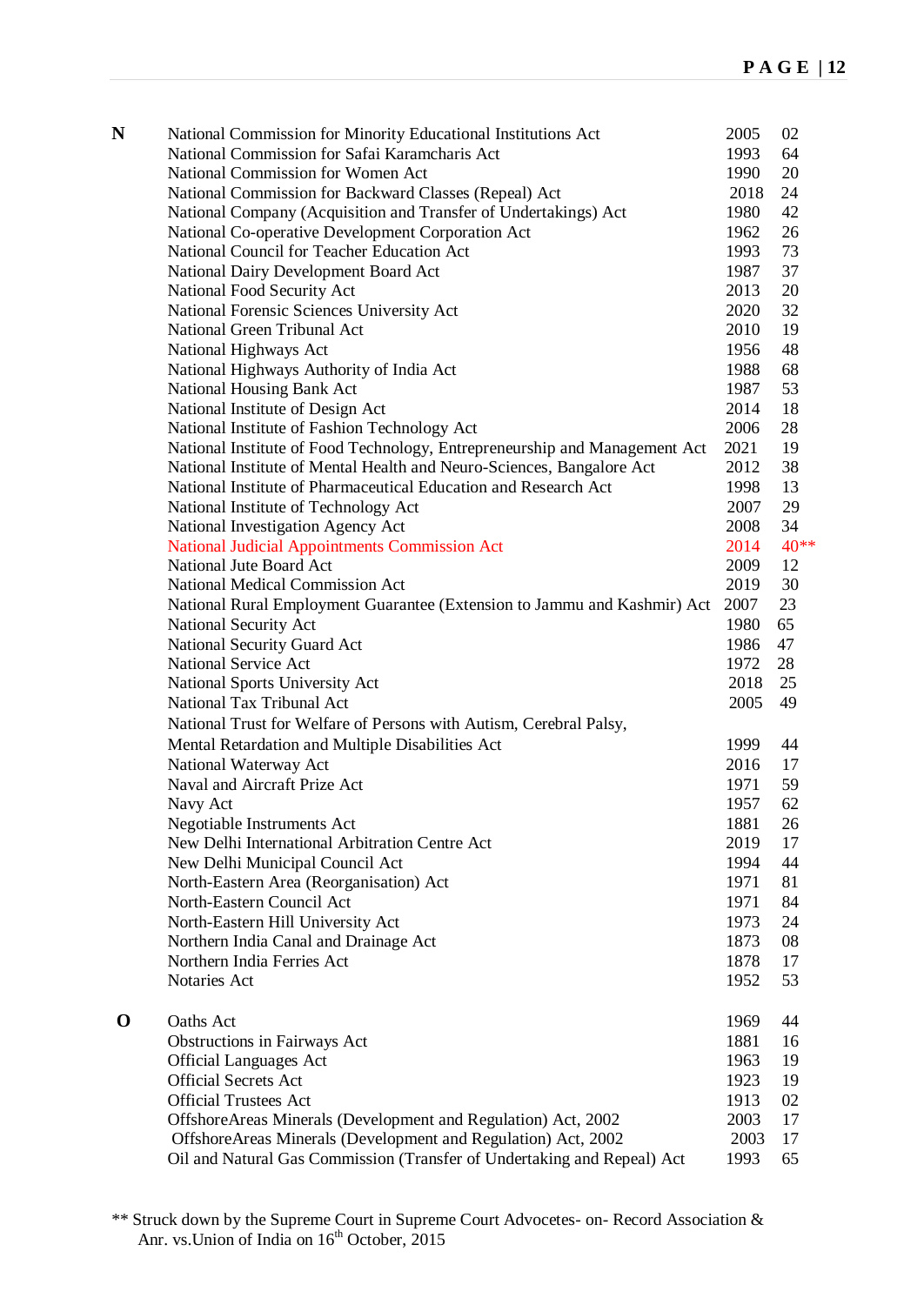| $\mathbf 0$ | Oil Fields (Regulation and Development) Act<br>Oil Industry (Development) Act        | 1948<br>1974 | 53<br>47 |
|-------------|--------------------------------------------------------------------------------------|--------------|----------|
|             | <b>Oriental Gas Company</b>                                                          | 1857         | 05       |
|             | <b>Oriental Gas Company</b><br>Orissa (Alteration of Name) Act                       | 1867<br>2011 | 11<br>15 |
|             | Orissa Weights and Measures (Delhi Repeal) Act                                       | 1958         | 57       |
|             | Orphanages and Other Charitable Homes (Supervision and Control) Act                  | 1960         | 10       |
|             | <b>Oudh Estates Act</b>                                                              | 1869         | 01       |
|             | <b>Oudh Laws Act</b>                                                                 | 1876         | 18       |
|             | Oudh Sub-settlement Act                                                              | 1866         | 26       |
|             | Oudh Taluqdars' Relief Act                                                           | 1870         | 24       |
| P           | Parliament (Prevention of Disqualification) Act                                      | 1959         | 10       |
|             | Parliamentary Proceedings (Protection of Publication) Act                            | 1977         | 15       |
|             | Parel Investments and Trading Private Limited and Domestic Gas Private               |              |          |
|             | Limited (Taking over of Management) Repeal Act                                       | 2005         | 14       |
|             | Parsi Marriage and Divorce Act                                                       | 1936         | 03       |
|             | <b>Partition Act</b>                                                                 | 1893         | 04       |
|             | Partition of Revenue-paying Estates Act                                              | 1863         | 19       |
|             | Passport (Entry into India) Act                                                      | 1920         | 34       |
|             | Passports Act                                                                        | 1967         | 15       |
|             | Patents Act                                                                          | 1970         | 39       |
|             | Payment and Settlement Systems Act                                                   | 2007         | 51       |
|             | Payment of Bonus Act                                                                 | 1965         | 21       |
|             | Payment of Gratuity Act                                                              | 1972         | 39       |
|             | Payment of Wages Act                                                                 | 1936         | 04       |
|             | Pensions Act                                                                         | 1871         | 23       |
|             | Pensions Fund Regulatory and Development Authority Act                               | 2013         | 23       |
|             | Petroleum Act                                                                        | 1934         | 30       |
|             | Petroleum and Minerals Pipelines (Acquisition of Right of User in Land) Act          | 1962         | 50       |
|             | Petroleum and Natural Gas Regulatory Board Act                                       | 2006         | 19       |
|             | Pharmacy Act                                                                         | 1948         | 08       |
|             | Places of Worship (Special Provisions) Act                                           | 1991         | 42       |
|             | <b>Plantations Labour Act</b>                                                        | 1951         | 69       |
|             | Poisons Act                                                                          | 1919         | 12       |
|             | Police Act                                                                           | 1861         | 05       |
|             | Police Act                                                                           | 1949         | 64       |
|             | Police, (Agra) Act                                                                   | 1854<br>1966 | 16<br>33 |
|             | Police Forces (Restriction of Rights) Act<br>Police (Incitement to Disaffection) Act | 1922         | 22       |
|             | Pondicherry (Administration) Act                                                     | 1962         | 49       |
|             | Pondicherry (Extension of Laws) Act                                                  | 1968         | 26       |
|             | Pondicherry University Act                                                           | 1985         | 53       |
|             | Pondicherry (Alteration of Name) Act                                                 | 2006         | 44       |
|             | Post-Graduate Institute of Medical Education and Research Chandigarh Act             | 1966         | 51       |
|             | Post Office Cash Certificates Act                                                    | 1917         | 18       |
|             | Powers-of-Attorney Act                                                               | 1882         | 07       |
|             | Prasar Bharati (Broadcasting Corporation of India) Act                               | 1990         | 25       |
|             | Preference Shares (Regulation of Dividend) Act                                       | 1960         | 63       |
|             | Pre-conception and Pre-Natal Diagnostic Techniques (Prohibition of                   |              |          |
|             | Sex Selection) Act                                                                   | 1994         | 57       |
|             | Presidency Small Cause Courts Act                                                    | 1882         | 15       |
|             | President (Discharge of Functions) Act                                               | 1969         | 16       |
|             | Presidential and Vice-Presidential Elections Act                                     | 1952         | 31       |
|             | President's Emoluments and Pension Act                                               | 1951         | 30       |
|             | Press and Registration of Books Act                                                  | 1867         | 25       |
|             | Press Council Act                                                                    | 1978         | 37       |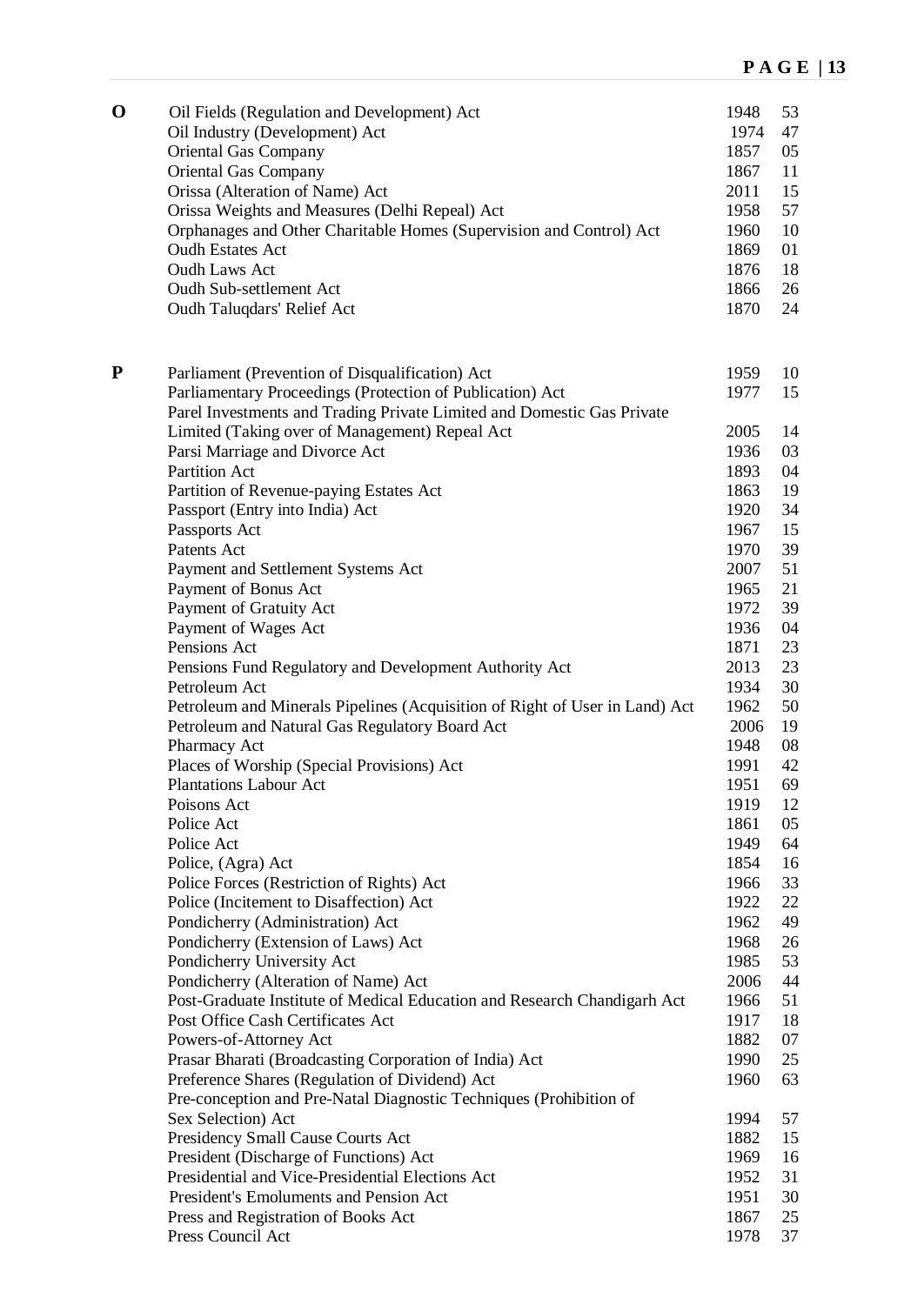| ${\bf P}$ | Prevention and Control of Infectious and Contagious diseases in Animals Act<br>Prevention of Blackmarketing and Maintenance of Supplies of Essential | 2009         | 27       |
|-----------|------------------------------------------------------------------------------------------------------------------------------------------------------|--------------|----------|
|           | <b>Commodities Act</b>                                                                                                                               | 1980         | 07       |
|           | Prevention of Corruption Act                                                                                                                         | 1988         | 49       |
|           | Prevention of Cruelty to Animals Act                                                                                                                 | 1960         | 59       |
|           | Prevention of Damage to Public Property Act                                                                                                          | 1984         | 03       |
|           | Prevention of Money Laundering Act                                                                                                                   | 2003         | 15       |
|           | Prevention of Illicit Traffic in Narcotic Drugs and Psychotropic Substances Act                                                                      | 1988         | 46       |
|           | Prevention of Insults to National Honour Act                                                                                                         | 1971         | 69       |
|           | Prevention of Terrorism (Repeal) Act                                                                                                                 | 2004         | 26       |
|           | Prisoners Act                                                                                                                                        | 1900         | 03       |
|           | Prisoners (Attendance in Courts) Act                                                                                                                 | 1955         | 32       |
|           | Prisons Act                                                                                                                                          | 1894         | 09       |
|           | Private Security Agencies (Regulation) Act                                                                                                           | 2005         | 29       |
|           | Prize Chits and Money Circulation Scheme (Banning) Act                                                                                               | 1978         | 43       |
|           | <b>Prize Competitions Act</b>                                                                                                                        | 1955         | 42       |
|           | Probation of Offenders Act                                                                                                                           | 1958         | 20       |
|           | Prohibition of Benami Property Transactions Act                                                                                                      | 1988         | 45       |
|           | Prohibition of Electronic Cigarettes (Production, Manufacture, Import,                                                                               |              |          |
|           | Export, Transport, Sale Distribution, Storage and Advertisement) Act                                                                                 | 2019         | 42       |
|           | Prohibition of Child Marriage Act                                                                                                                    | 2007         | 06       |
|           | Prohibition of Employment as Manual Scavengers and their Rehabilitation Act                                                                          | 2013         | 25       |
|           | Protection of Civil Rights Act                                                                                                                       | 1955         | 22       |
|           | Protection of Children from Sexual Offences Act                                                                                                      | 2012         | 32       |
|           | Protection of Human Rights Act                                                                                                                       | 1994         | 10       |
|           | Protection of Plant Varieties and Farmers' Right Act                                                                                                 | 2001         | 53       |
|           | Protection of Women from Domestic Violence Act                                                                                                       | 2005         | 43       |
|           | Provident Funds Act                                                                                                                                  | 1925         | 19       |
|           | Provincial Small Cause Courts Act                                                                                                                    | 1887         | 09       |
|           | Provisional Collection of Taxes Act                                                                                                                  | 1931         | 16       |
|           | Provisions of the Panchayats (Extension to the Scheduled Areas) Act                                                                                  | 1996         | 40       |
|           | Public Debt Act                                                                                                                                      | 1944         | 18       |
|           | Public Employment (Requirement as to Residence) Act                                                                                                  | 1957         | 44       |
|           | Public Financial Institutions (Obligation as to Fidelity and Secrecy) Act                                                                            | 1983         | 48       |
|           | Public Gambling Act                                                                                                                                  | 1867         | 03       |
|           | Public Liability Insurance Act                                                                                                                       | 1991         | 06       |
|           | Public Premises (Eviction of Unauthorised Occupants) Act                                                                                             | 1971         | 40       |
|           | Public Records Act                                                                                                                                   | 1993         | 69       |
|           | Public Sector Iron and Steel Companies (Restructuring) and Miscellaneous                                                                             |              |          |
|           | Provisions Act                                                                                                                                       | 1978         | 16       |
|           | Punjab District Boards Act                                                                                                                           | 1883         | 20       |
|           | Punjab Disturbed Areas Act                                                                                                                           | 1983         | 32       |
|           | Punjab Land Revenue Act                                                                                                                              | 1887         | 17       |
|           | Punjab Laws Act                                                                                                                                      | 1872         | 04       |
|           | Punjab Municipal Corporation Law (Extension to Chandigarh) Act                                                                                       | 1994         | 45       |
|           | Punjab Reorganisation Act                                                                                                                            | 1966         | 31       |
|           | Punjab State Legislature (Delegation of Powers) Act<br>Punjab Tenancy Act                                                                            | 1984<br>1887 | 36<br>16 |
|           |                                                                                                                                                      |              |          |
|           |                                                                                                                                                      |              |          |

| $\mathbf R$ | Railway Claims Tribunal Act                                | 1987 | 54 |
|-------------|------------------------------------------------------------|------|----|
|             | Railway Property (Unlawful Possession) Act                 | 1966 | 29 |
|             | Railway Protection Force Act                               | 1957 | 23 |
|             | Railways Act                                               | 1989 | 24 |
|             | Railways Employment of Members of the Armed Forces Act     | 1965 | 40 |
|             | Rajasthan and Madhya Pradesh (Transfer of Territories) Act | 1959 | 47 |
|             | Rajghat Samadhi Act                                        | 1951 | 41 |
|             | Rajiv Gandhi Institute of Petroleum Technology Act         | 2007 | 54 |
|             |                                                            |      |    |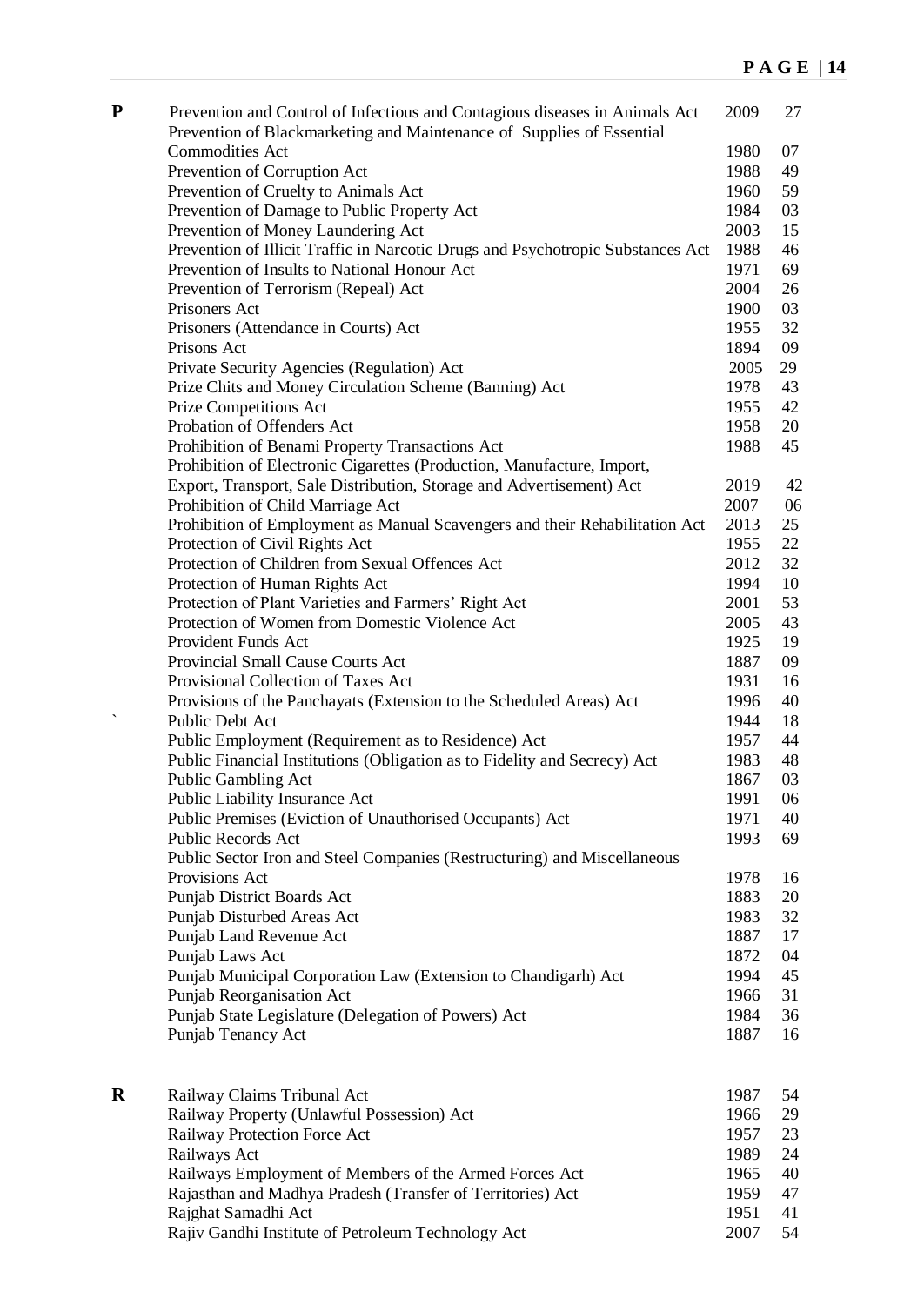| $\mathbf R$ | Rajiv Gandhi National Aviation University Act                            | 2013 | 26 |
|-------------|--------------------------------------------------------------------------|------|----|
|             | Rajiv Gandhi National Institute of Youth Development Act                 | 2012 | 35 |
|             | Rajiv Gandhi University Act                                              | 2007 | 08 |
|             | Rampur Raza Library Act                                                  | 1975 | 22 |
|             | Rani Lakshmi Bai Central Agricultural University Act                     | 2014 | 10 |
|             | Rashtriya Raksha University Act                                          | 2020 | 31 |
|             | Real Estate (Regulation and Development) Act                             | 2016 | 16 |
|             | Reciprocity Act                                                          | 1943 | 09 |
|             | Recovery of Debts Due to Banks and Financial Institutions Act            | 1993 | 51 |
|             | Regional Centre for Biotechnology Act                                    | 2016 | 36 |
|             | <b>Regional Rural Banks Act</b>                                          | 1976 | 21 |
|             | <b>Registration Act</b>                                                  | 1908 | 16 |
|             | Registration of Births and Deaths Act                                    | 1969 | 18 |
|             | <b>Registration of Foreigners Act</b>                                    | 1939 | 16 |
|             | Rehabilitation Council of India Act                                      | 1992 | 34 |
|             | Rehabilitation Finance Administration Act                                | 1948 | 12 |
|             | Religious Endowments Act                                                 | 1863 | 20 |
|             | Religious Institutions (Prevention of Misuse) Act                        | 1988 | 41 |
|             | Religious Societies Act                                                  | 1880 | 01 |
|             | Remittances of Foreign Exchange and Investment in Foreign Exchange Bonds |      |    |
|             | (Immunities and Exemptions) Act                                          | 1991 | 41 |
|             | Rent Recovery Act                                                        | 1853 | 06 |
|             | Repatriation of Prisoners Act                                            | 2003 | 49 |
|             | Representation of the People Act                                         | 1950 | 43 |
|             | Representation of the People Act                                         | 1951 | 43 |
|             | Requisitioning and Acquisition of Immovable Property Act                 | 1952 | 30 |
|             | Reserve and Auxiliary Air Forces Act                                     | 1952 | 62 |
|             | Reserve Bank (Transfer of Public Ownership) Act                          | 1948 | 62 |
|             | Reserve Bank of India Act                                                | 1934 | 02 |
|             | Revenue, Bombay                                                          | 1842 | 13 |
|             | Revenue Commissioners, Bombay                                            | 1842 | 17 |
|             | Revenue Recovery Act                                                     | 1890 | 01 |
|             | Richardson and Cruddas Limited (Acquisition and Transfer of              |      |    |
|             | Undertakings) Act                                                        | 1972 | 78 |
|             | River Boards Act                                                         | 1956 | 49 |
|             | Right of Children to Free and Compulsory Education Act                   | 2009 | 35 |
|             | Right to Fair Compensation and Transparency in Land Acquisition,         |      |    |
|             | Rehabilitation and Resettlement Act                                      | 2013 | 30 |
|             | Right to Information Act                                                 | 2005 | 22 |
|             | Rights of Persons with Disabilities Act                                  | 2016 | 49 |
|             | Road Transport Corporations Act                                          | 1950 | 64 |
|             | Rubber Act                                                               | 1947 | 24 |
|             |                                                                          |      |    |
| S           | SAARC Convention (Suppression of Terrorism) Act                          | 1993 | 36 |
|             | Salar Jung Museum Act                                                    | 1961 | 26 |
|             | Salary, Allowances and Pension of Members of Parliament Act              | 1954 | 30 |
|             | Salaries and Allowances of Ministers Act                                 | 1952 | 58 |
|             | Salaries and Allowances of Officers of Parliament Act                    | 1953 | 20 |
|             | Salary and Allowances of Leaders of Opposition in Parliament Act         | 1977 | 33 |
|             | Sale of Goods Act                                                        | 1930 | 03 |
|             | Sales of Land for Revenue Arrears                                        | 1845 | 01 |
|             | Sales Promotion Employees (Conditions of Service) Act                    | 1976 | 11 |
|             | Sarais Act                                                               | 1867 | 22 |
|             | Sashastra Seema Bal Act                                                  | 2007 | 53 |
|             | Scheduled Areas (Assimilation of Laws) Act                               | 1951 | 37 |
|             | Scheduled Areas (Assimilation of Laws) Act                               | 1953 | 16 |
|             | Scheduled Tribes and Other Traditional Forest Dwellers (Recognition of   |      |    |
|             | Forests Rights) Act                                                      | 2007 | 02 |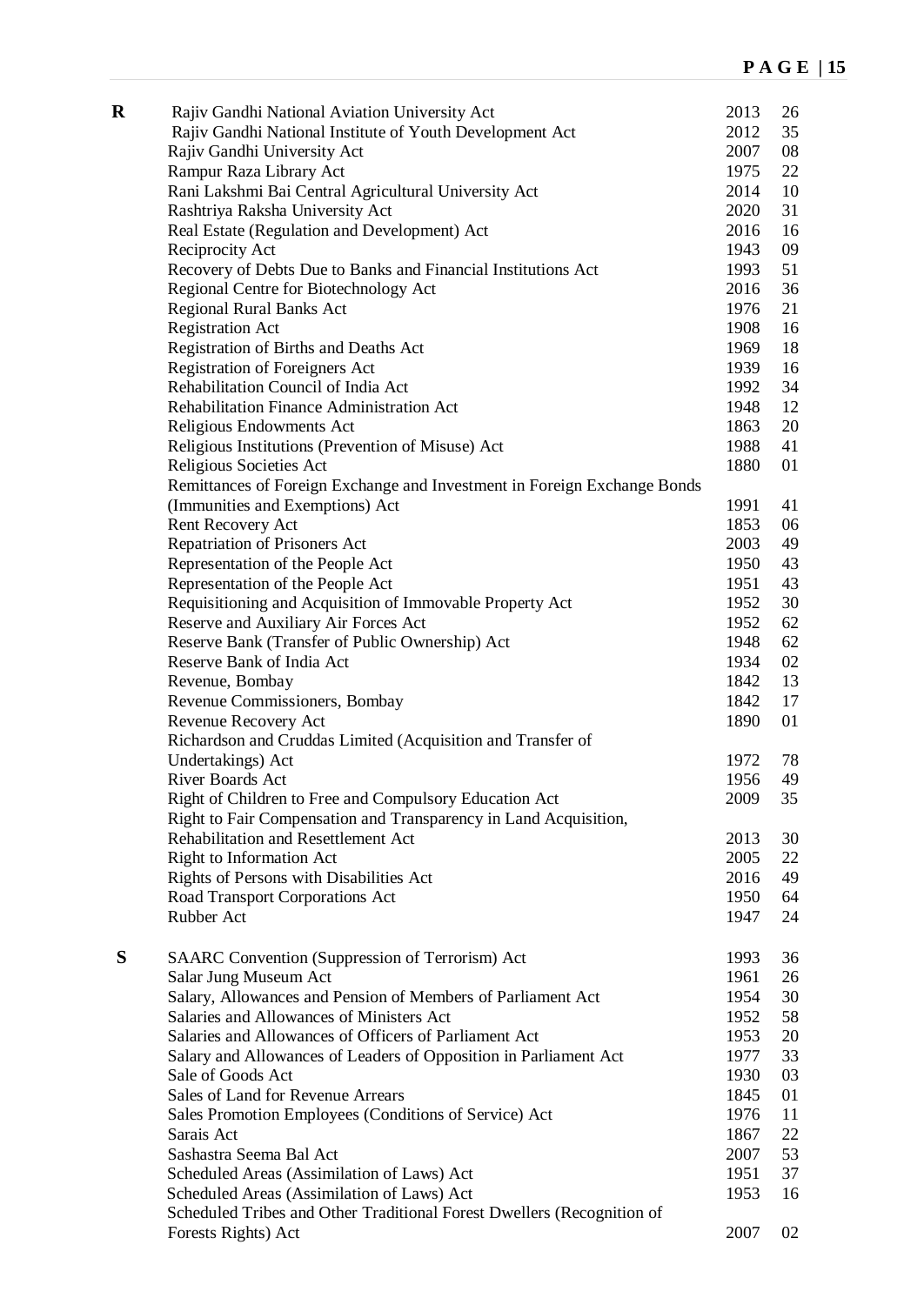| S | Scheduled Castes and the Scheduled Tribes (Prevention of Atrocities) Act     | 1989 | 33 |
|---|------------------------------------------------------------------------------|------|----|
|   | Scheduled Securities (Hyderabad) Act                                         | 1949 | 07 |
|   | School of Planning and Architecture Act                                      | 2014 | 37 |
|   | Science and Engineering Research Board Act                                   | 2009 | 09 |
|   | Seamen's Provident Fund Act                                                  | 1966 | 04 |
|   | Seaward Artillery Practice Act                                               | 1949 | 08 |
|   | Securities and Exchange Board of India Act                                   | 1992 | 15 |
|   | Securities Contracts (Regulation) Act                                        | 1956 | 42 |
|   | Securitisation and Reconstruction of Financial Assets and Enforcement of     |      |    |
|   | Security Interest Act                                                        | 2002 | 54 |
|   | Seeds Act                                                                    | 1966 | 54 |
|   | Semiconductor Integrated Circuits Layout Design Act                          | 2000 | 37 |
|   | Sexual Harassment of Women at Workplace (Prevention, Prohibition and         |      |    |
|   | Redressal) Act                                                               | 2013 | 14 |
|   | Shillong (Rifle Range and Umlong) Cantonments Assimilation of Laws Act       | 1954 | 31 |
|   | Shore Nuisances (Bombay and Kolaba) Act                                      | 1853 | 11 |
|   | Sick Industrial Companies (Special Provisions) Repeal Act                    | 2004 | 01 |
|   | Sick Textile Undertakings (Nationalisation) Act                              | 1974 | 57 |
|   | Sikh Gurdwaras (Supplementary) Act                                           | 1925 | 24 |
|   | Sikkim University Act                                                        | 2007 | 10 |
|   | Sir Dinshaw Maneckjee Petit Act                                              | 1893 | 06 |
|   | Sir Jamsetjee Jejeebhoy Baronetcy Act                                        | 1915 | 10 |
|   | Slum Areas (Improvement and Clearance) Act                                   | 1956 | 96 |
|   | Small Industries Development Bank of India Act                               | 1989 | 39 |
|   | Smugglers and Foreign Exchange Manipulators (Forfeiture of Property) Act     | 1976 | 13 |
|   | Societies Registration Act                                                   | 1860 | 21 |
|   | Sonthal Parganas Act                                                         | 1855 | 37 |
|   | South Asian University Act                                                   | 2009 | 08 |
|   | Special Court (Trial of Offences Relating to Transactions in Securities) Act | 1992 | 27 |
|   | Special Criminal Courts (Jurisdiction) Act                                   | 1950 | 18 |
|   | Special Economic Zones Act                                                   | 2005 | 28 |
|   | Special Marriage Act                                                         | 1954 | 43 |
|   | Special Protection Group Act                                                 | 1988 | 34 |
|   | Specific Relief Act                                                          | 1963 | 47 |
|   | Specified Bank Notes (Cessation of Liabilities) Act                          | 2017 | 02 |
|   | Spices Board Act                                                             | 1986 | 10 |
|   | Sports Broadcasting Signals (Mandatory Sharing with Prasar Bharti) Act       | 2007 | 11 |
|   | Sree Chitra Tirunal Institute for Medical Sciences and Technology,           |      |    |
|   | Trivandrum Act                                                               | 1980 | 52 |
|   | <b>Stage-Carriages Act</b>                                                   | 1861 | 16 |
|   | State Armed Police Forces (Extension of Laws) Act                            | 1952 | 63 |
|   | State Associated Banks (Miscellaneous Provisions) Act                        | 1962 | 56 |
|   | <b>State Bank of India Act</b>                                               | 1955 | 23 |
|   | State Bank of Sikkim (Acquisition of Shares) and Miscellaneous               |      |    |
|   | Provisions Act                                                               | 1982 | 62 |
|   | <b>State Financial Corporations Act</b>                                      | 1951 | 63 |
|   | State Emblems of India (Prohibition of Improper Use) Act                     | 2005 | 50 |
|   | <b>State of Arunachal Pradesh Act</b>                                        | 1986 | 69 |
|   | <b>State of Himachal Pradesh Act</b>                                         | 1970 | 53 |
|   | <b>State of Mizoram Act</b>                                                  | 1986 | 34 |
|   | <b>State of Nagaland Act</b>                                                 | 1962 | 27 |
|   | <b>States Reorganisation Act</b>                                             | 1956 | 37 |
|   | Street Vendors (Protection of Livelihood and Regulation of Street            |      |    |
|   | Vending) Act,                                                                | 2014 | 07 |
|   | Sugar-cane Act                                                               | 1934 | 15 |
|   | <b>Sugar Development Fund Act</b>                                            | 1982 | 04 |
|   |                                                                              |      |    |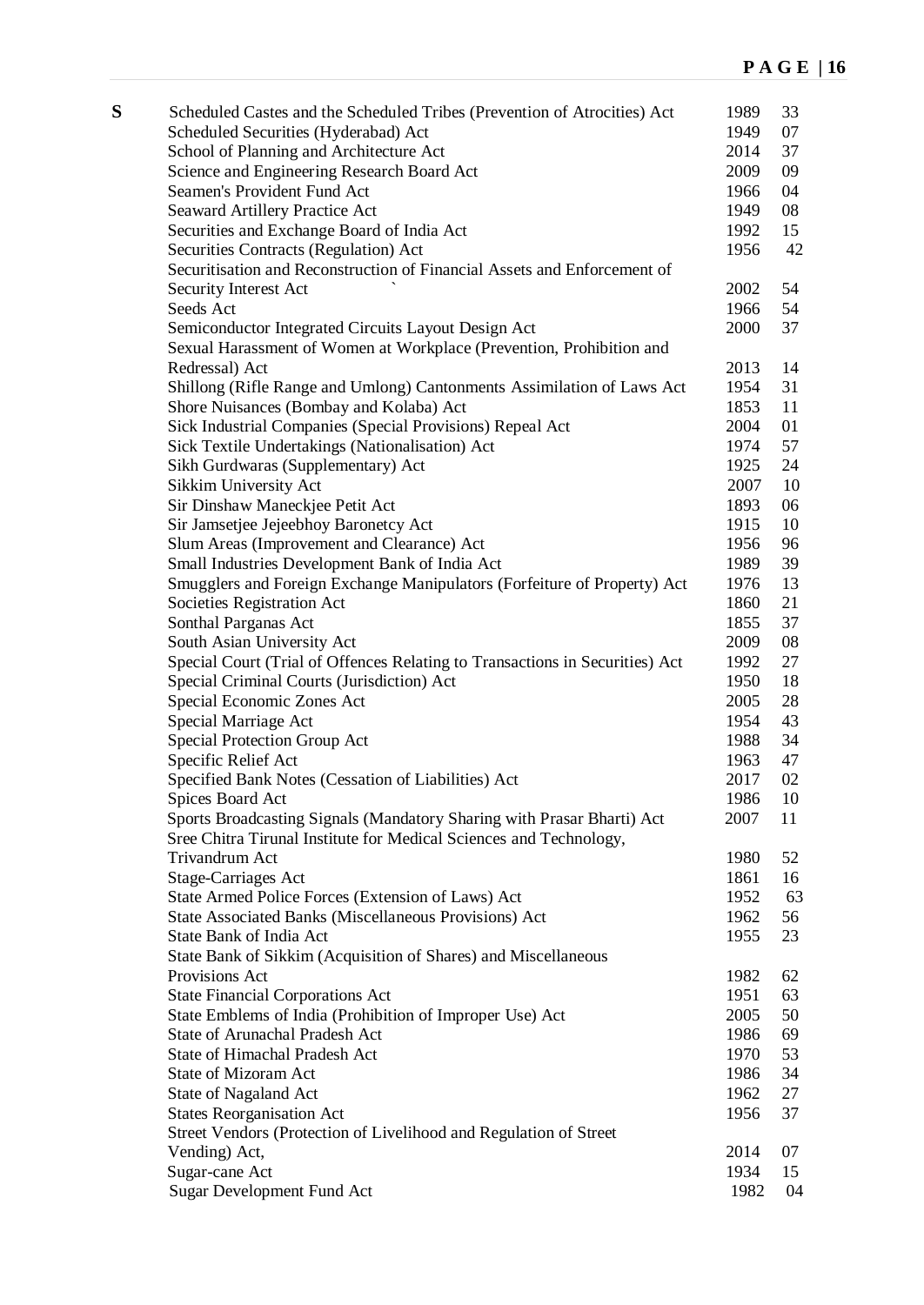| S | <b>Sugar Export Promotion Act</b><br><b>Suits Valuation Act</b><br>Suppression of Unlawful Acts against Safety of Civil Aviation Act | 1958<br>1887<br>1982 | $30*$<br>07<br>66 |
|---|--------------------------------------------------------------------------------------------------------------------------------------|----------------------|-------------------|
|   | Suppression of Unlawful Acts against Safety of Maritime Navigation and                                                               |                      |                   |
|   | <b>Fixed Platforms on Continental Shelf Act</b>                                                                                      | 2002                 | 69                |
|   | Supreme Court (Enlargement of Criminal Appellate Jurisdiction) Act                                                                   | 1970                 | 28                |
|   | Supreme Court Judges (Salaries and Conditions of Service) Act                                                                        | 1958                 | 41                |
|   | Supreme Court (Number of Judges) Act                                                                                                 | 1956<br>2021         | 55<br>47          |
|   | Surrogacy (Regulation) Act<br>Swadeshi Cotton Mills Company Limited (Acquisition and Transfer of                                     |                      |                   |
|   | Undertakings) Act                                                                                                                    | 1986                 | 30                |
| T | Tamil Nadu Legislative Council Act                                                                                                   | 2010                 | 16                |
|   | Taxation Laws (Amendment and Miscellaneous Provisions) Act                                                                           | 1965                 | 41                |
|   | Taxation Laws (Continuation and Validation of Recovery Proceedings) Act                                                              | 1964                 | 11                |
|   | Taxation Laws (Extension to Jammu and Kashmir) Act                                                                                   | 1972                 | 25                |
|   | Tea Act                                                                                                                              | 1953                 | 29                |
|   | <b>Technology Development Board Act</b>                                                                                              | 1995                 | 44                |
|   | Telecom Regulatory Authority of India Act                                                                                            | 1997                 | 24                |
|   | Telegraph Wires (Unlawful Possession) Act                                                                                            | 1950                 | 74                |
|   | <b>Territorial Army Act</b>                                                                                                          | 1948                 | 56                |
|   | Territorial Waters, Continental Shelf, Exclusive Economic Zone and Other                                                             |                      |                   |
|   | Maritime Zones Act                                                                                                                   | 1976                 | 80                |
|   | Terrorist Affected Areas (Special Courts) Act                                                                                        | 1984                 | 61                |
|   | Textile Undertakings (Nationalisation) Act                                                                                           | 1995                 | 39                |
|   | <b>Textiles Committee Act</b>                                                                                                        | 1963                 | 41                |
|   | Tezpur University Act                                                                                                                | 1993                 | 45                |
|   | <b>Tobacco Board Act</b>                                                                                                             | 1975                 | 04                |
|   | Tobacco Duty (Town of Bombay) Act                                                                                                    | 1857                 | 04                |
|   | <b>Tokyo Convention Act</b>                                                                                                          | 1975                 | 20                |
|   | <b>Trade Marks Act</b>                                                                                                               | 1999                 | 47                |
|   | <b>Trade Unions Act</b>                                                                                                              | 1926                 | 16                |
|   | <b>Transfer of Prisoners Act</b>                                                                                                     | 1950                 | 29                |
|   | <b>Transfer of Property Act</b>                                                                                                      | 1882                 | 04                |
|   | Transgender Persons (Protection of Rights) Act<br><b>Transplantation of Human Organs Act</b>                                         | 2019<br>1994         | 40<br>42          |
|   | Travancore-Cochin Vehicles Taxation (Amendment and Validation) Act                                                                   | 1959                 | 42                |
|   | Tribunals Reforms Act                                                                                                                | 2021                 | 33                |
|   | Tripura Land Revenue and Land Reforms Act                                                                                            | 1960                 | 43                |
|   | Tripura University Act                                                                                                               | 2007                 | 09                |
|   | Tyre Corporation of India Limited (Disinvestment of Ownership) Act                                                                   | 2007                 | 50                |
| U | Union Duties of Excise (Distribution) Act                                                                                            | 1979                 | 24                |
|   | Union Territories (Direct Election to the House of the People) Act                                                                   | 1965                 | 49                |
|   | Union Territory Goods and Services Tax Act                                                                                           | 2017                 | 14                |
|   | Union Territories (Laws) Act                                                                                                         | 1950                 | 30                |
|   | Union Territories (Separation of Judicial and Executive Functions) Act                                                               | 1969                 | 19                |
|   | Union Territories (Stamp and Court-fees Laws) Act                                                                                    | 1961                 | 33                |
|   | Unit Trust of India (Transfer of Undertaking and Repeal) Act                                                                         | 2002                 | 58                |
|   | United Nations (Privileges and Immunities) Act                                                                                       | 1947                 | 46                |
|   | United Nations (Security Council) Act                                                                                                | 1947                 | 43                |
|   | <b>United Provinces Act</b>                                                                                                          | 1890                 | 20                |